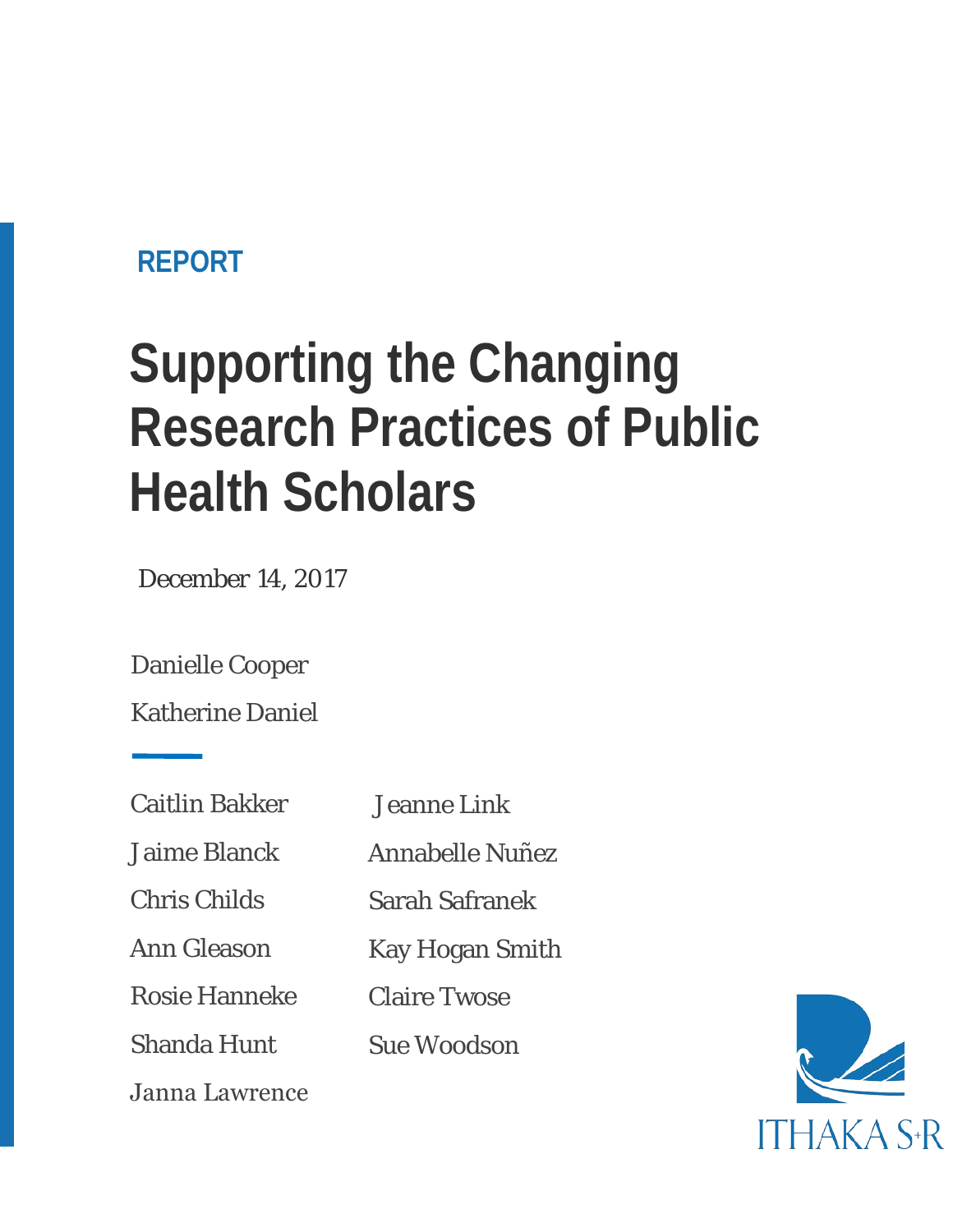

Ithaka S+R provides research and strategic guidance to help the academic and cultural communities serve the public good and navigate economic, demographic, and technological change. Ithaka S+R is part of ITHAKA, a not-for-profit organization that works to advance and preserve knowledge and to improve teaching and learning through the use of digital technologies. Artstor, JSTOR, and Portico are also part of ITHAKA.

Copyright 2017 ITHAKA. This work is licensed under a Creative Commons Attribution-NonCommercial 4.0 International License. To view a copy of the license, please see http://creativecommons.org/licenses/by-nc/4.0/. ITHAKA is interested in disseminating this brief as widely as possible. Please contact us with any questions about using the report: research@ithaka.org.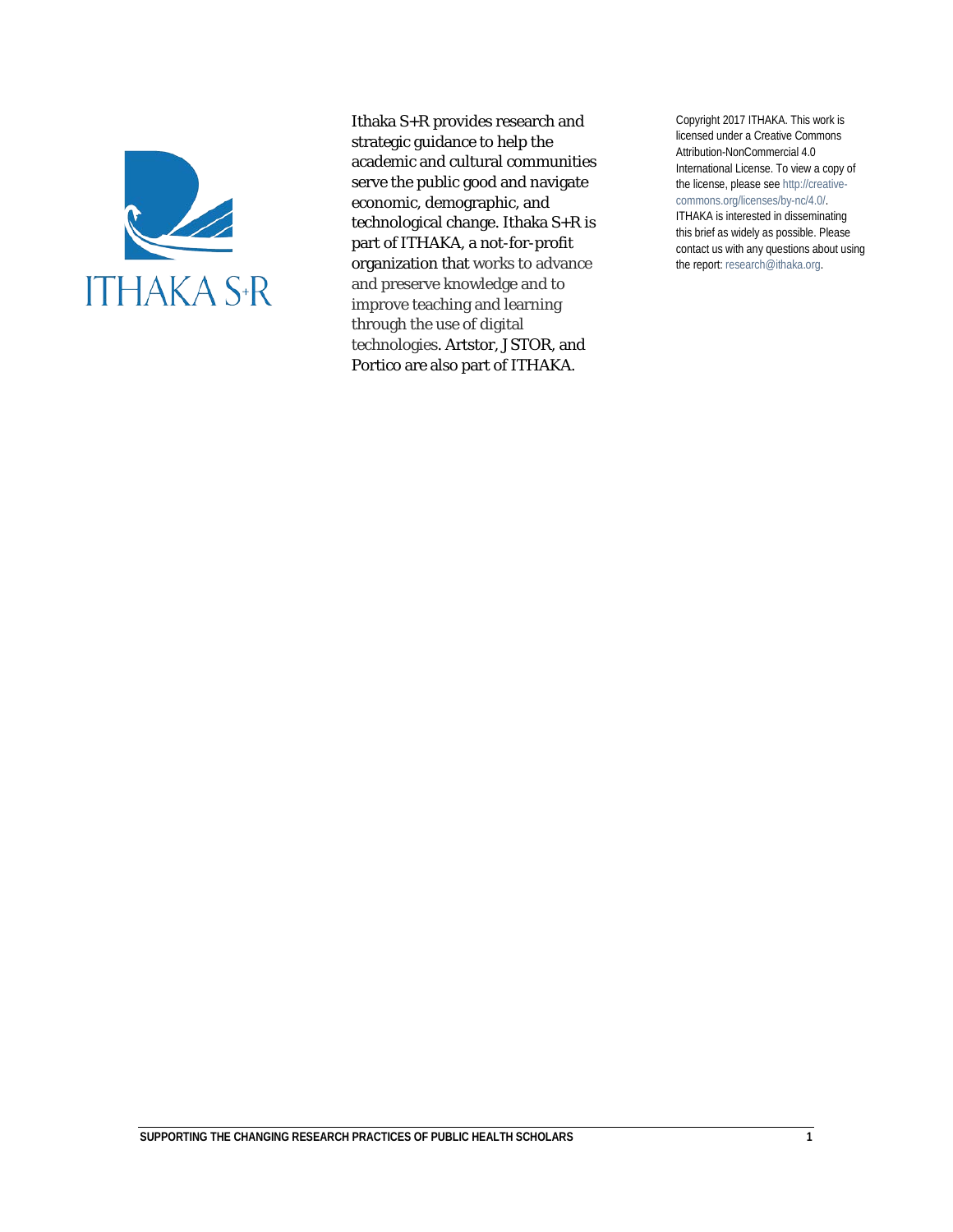#### **Table of Contents**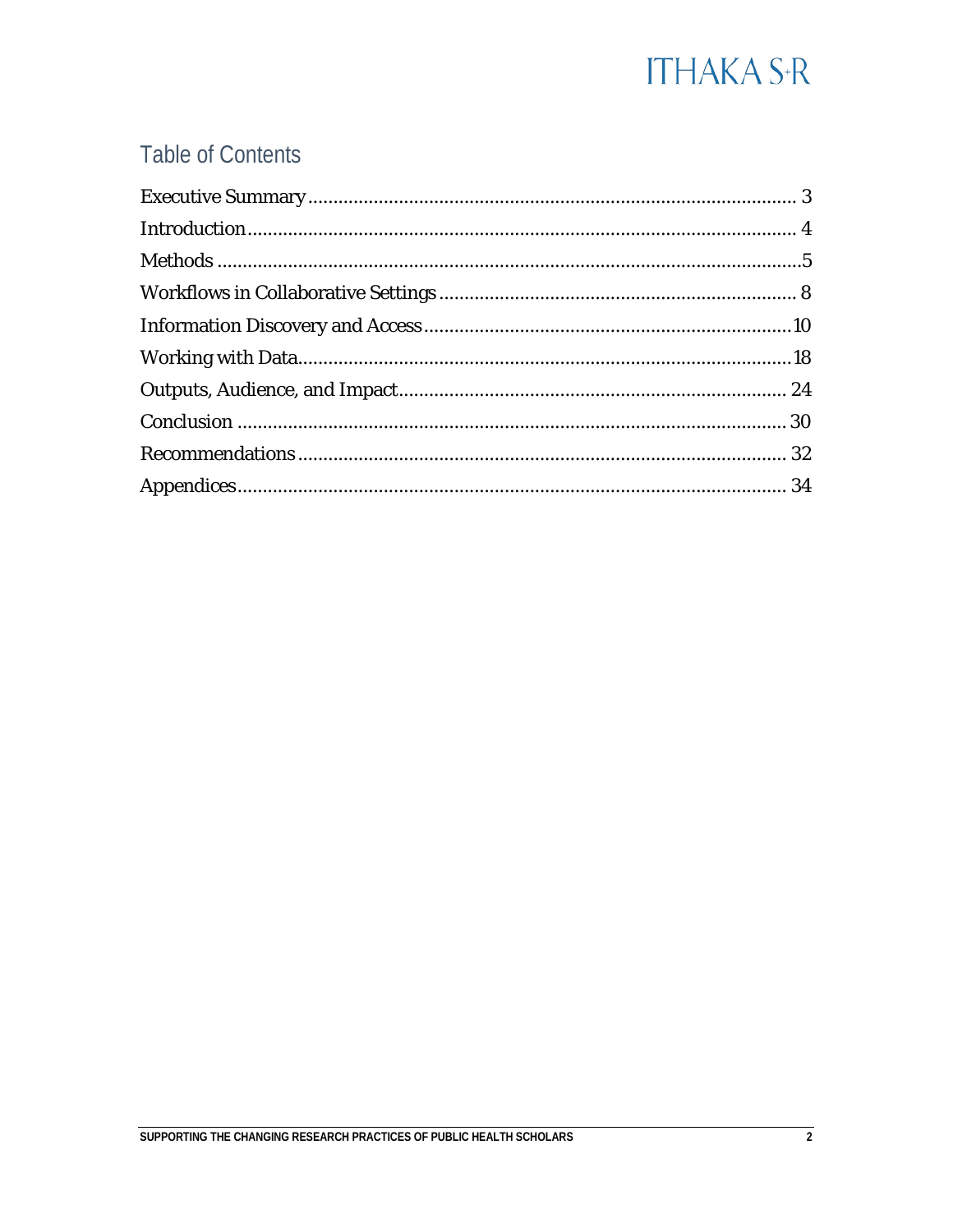## <span id="page-3-0"></span>**Executive Summary**

Ithaka S+R's Research Support Services Program investigates how the research support needs of scholars vary by discipline. In 2016-2017 Ithaka S+R examined the changing research methods and practices of public health scholars conducting research through U.S. institutions. This project was undertaken collaboratively with research teams at seven academic libraries with the goal of identifying services to better support public health scholars.

This report aims to provide actionable findings for the organizations, institutions, and professionals who support the research process of public health studies. Ninety-three scholars were interviewed during the project, and Ithaka S+R sampled 30 of the resulting transcripts towards the analysis for this report. These transcripts yielded findings in the following thematic areas in which public health would benefit from improved or new services: working with others; information discovery and access; working with data; and outputs, audience, and impact. Within these sections, we identified the following key challenges:

- *Workflows in Collaborative Settings.* Public health scholars' work often features crossinstitutional and international collaborations. They need workflow tools and infrastructures that can better facilitate their collaborative work.
- *Information Discovery and Access.* While discoverability of and access to information has generally improved for Public health scholars, they continue to experience barriers to discovering grey literature and accessing peer-reviewed articles written by scholars outside of the U.S.
- *Working with Data.* Public health scholars experience different challenges based on whether their research incorporates quantitative and/or qualitative data; however, they generally experience difficulties in leveraging new technologies for data storage, management and preservation, and balancing privacy requirements with increasing expectations to share data.
- *Outputs, Audiences and Impacts.* Public health scholars find the publishing landscape complicated and difficult to navigate, particularly pertaining to impacts and open access. They also seek support in articulating the value of their publishing beyond peer-reviewed journals and showcasing their work dynamically online.

This report concludes with a set of recommendations to better support these scholars' research and their outputs as they work to improve domestic and global public health.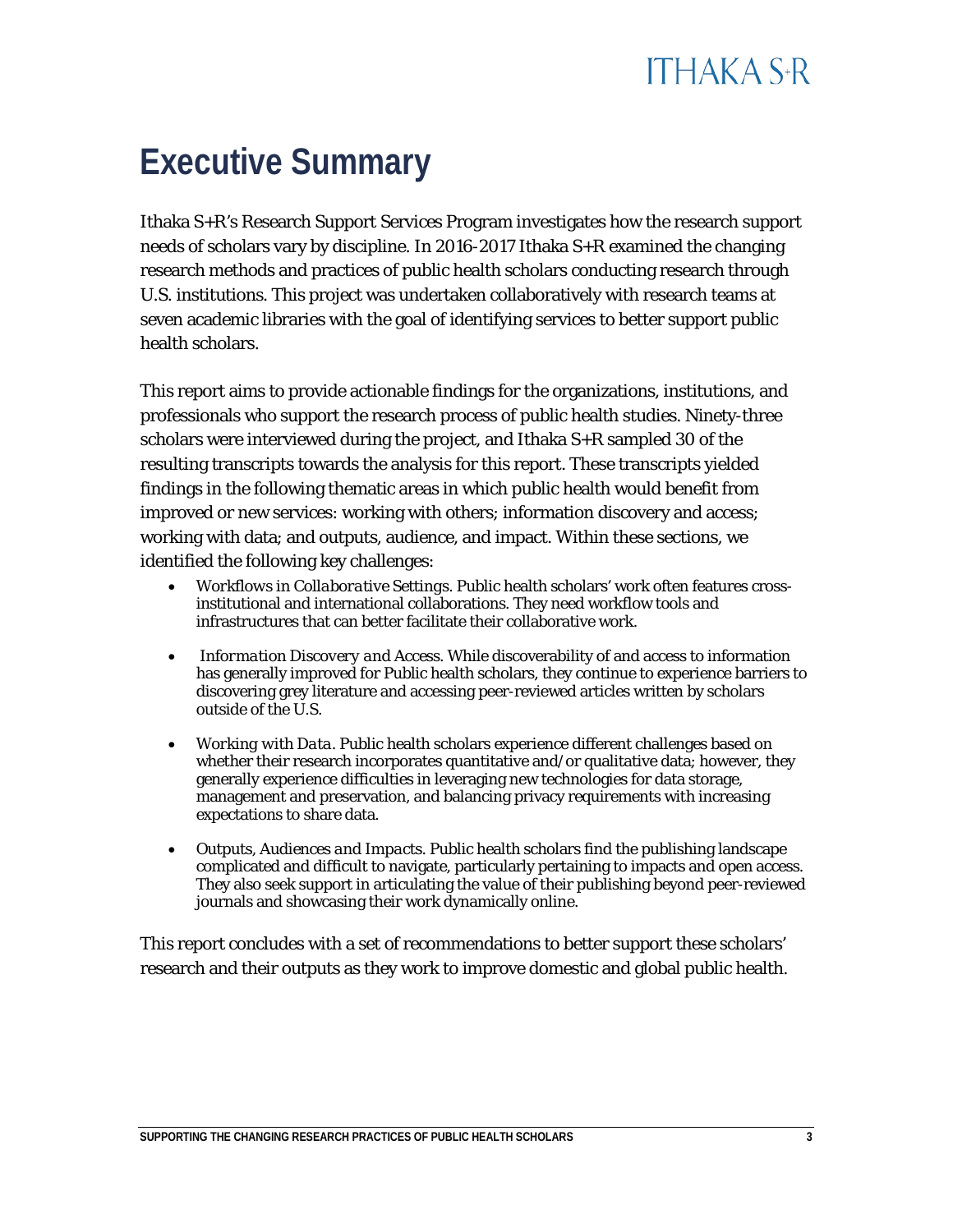## <span id="page-4-0"></span>**Introduction**

Ithaka S+R's Research Support Services (RSS) program conducts in-depth qualitative analysis of the research practices and associated support needs of scholars by discipline towards better understanding changing research methods and practices. Our previous projects in the program studied scholars in history, chemistry, art history, religious studies, and agriculture.[1](#page-4-1) A scholar-centered approach to understanding research in higher education is crucial to developing information services and spaces. A sustained approach to studying different disciplines over time also leads to a better understanding of how research activity functions across the academy.

Public health is a compelling field to investigate research support needs because of its salience across a wide range of audiences and industries. The innumerable factors that impact public health make it a highly collaborative and interdisciplinary field and one whose scholars conduct basic and applied research on a vast array of topics. These characteristics have implications for public health scholars across each of their projects' full research lifecycles. Specifically, they manifest as challenges as scholars search across platforms designed for other disciplines and seek out gray literature, and continue into the kinds of data that they use and the tools to organize it as advancements in technology raise the standards for data collection, analyses, and data management and sharing. With its emphasis on the public, these scholars often produce non-credited outputs to fulfill the terms of their grants and to reach non-academic audiences where their research will be most beneficial, but remain beholden to traditional metrics measuring academic success.

In this report, we explore public health scholars' research activities and workflows from the ways that they discover and access information, manage and share data, and create and disseminate outputs, to how they conduct these aspects of research when working with others and the key issues that they perceive to affect their research in the present

<span id="page-4-1"></span><sup>1</sup> Jennifer Rutner and Roger Schonfeld, "Supporting the Changing Research Practices of Historians," *Ithaka S+R*, last Modified 7 December 2012, [https://doi.org/10.18665/sr.22532;](https://doi.org/10.18665/sr.22532) Matthew Long and Roger Schonfeld, "Supporting the Changing Research Practices of Chemists," *Ithaka S+R*, last Modified 25 February 2013, [https://doi.org/10.18665/sr.22561;](https://doi.org/10.18665/sr.22561) Roger Schonfeld and Matthew Long, "Supporting the Changing Research Practices of Art Historians," Ithaka S+R, last Modified 30 April 2014, [https://doi.org/10.18665/sr.22833;](https://doi.org/10.18665/sr.22833) Danielle Cooper, Roger C. Schonfeld, Richard Adams, Matthew Baker, Nisa Bakkalbasi, John G. Bales, Rebekah Bedard, et al, "Supporting the Changing Research Practices of Religious Studies Scholars," *Ithaka S+R*, last Modified 8 February 2017, [https://doi.org/10.18665/sr.294119;](https://doi.org/10.18665/sr.294119) Danielle Cooper, Sarah Bankston, Marianne S. Bracke, Beth Callahan, Hui-Fen Chang, Leslie M. Delserone, Florian Diekmann, et al, "Supporting the Changing Research Practices of Agriculture Scholars," *Ithaka S+R*, last Modified 7 June 2017, [https://doi.org/10.18665/sr.303663.](https://doi.org/10.18665/sr.303663)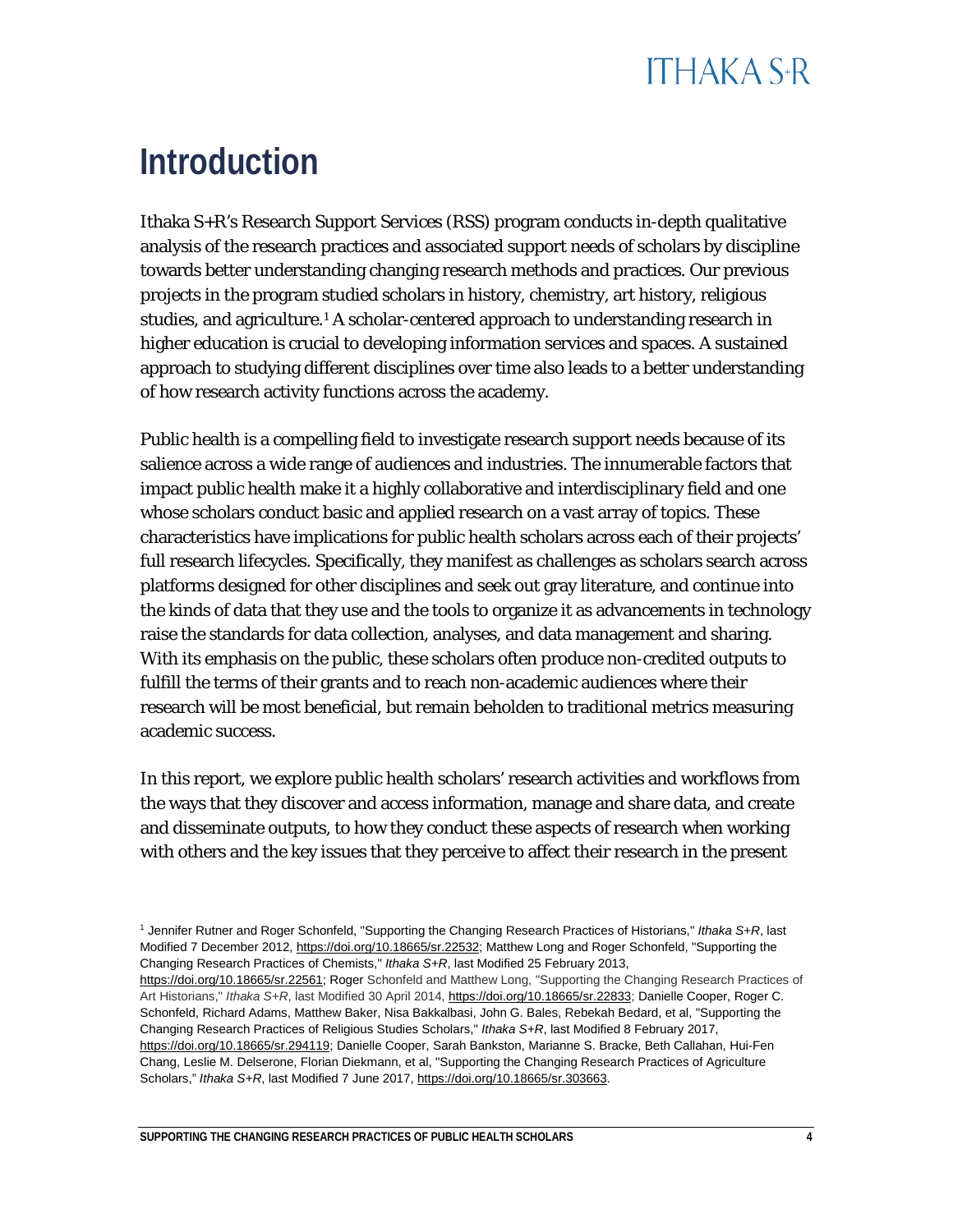

and anticipate for the future. We share our findings and recommendations in order to identify opportunities for the librarians, publishers, organizations, and collaborative and funding agencies that support this research.

### <span id="page-5-0"></span>**Methods**

This report is one component of a collaborative research project undertaken with seven institutions. A central component to developing the project was defining "public health" and delimiting meaningful categories within the larger field to ensure a representative sample in the analysis.

#### **Developing the Public Health Project**

This project is part of Ithaka S+R's ongoing program to conduct research on scholarly information practices by discipline through collaboration with other institutions. Participation in the project was open to any U.S. higher education institution with a public health research program that was able to conform to the project specifications (e.g. timeline, research capacity). We included all institutions that met this criteria who expressed interest in participating. The partner libraries created research teams of one to four members who, following a training workshop designed and led by Danielle Cooper, conducted semi-structured interviews with public health scholars at their institution that Ithaka S+R analyzed for this report (see Appendix 2 for the semi-structured interview guide used for this project). Each research team also wrote local reports based on their own data and analysis, six of which were made public (see Appendix 1 for the full list). We thank all of the institutions that participated in this project. A list of participants on the institutional research teams and their local reports can also be found in Appendix 1.

### **Defining, Delimiting, and Scoping the Public Health Scholar**

The report focuses on the practices and needs of public health scholars in higher education. Reflecting the project's aim to focus on research as opposed to teaching activities, we defined "scholars" as individuals who are employed by their institutions with research as a significant component of their capacity, as opposed to primarily teaching. Graduate students were also not included in this study.

Public health approaches the study of health from the vantage of disease prevention and health promotion at the community level. As public health focuses on the environmental,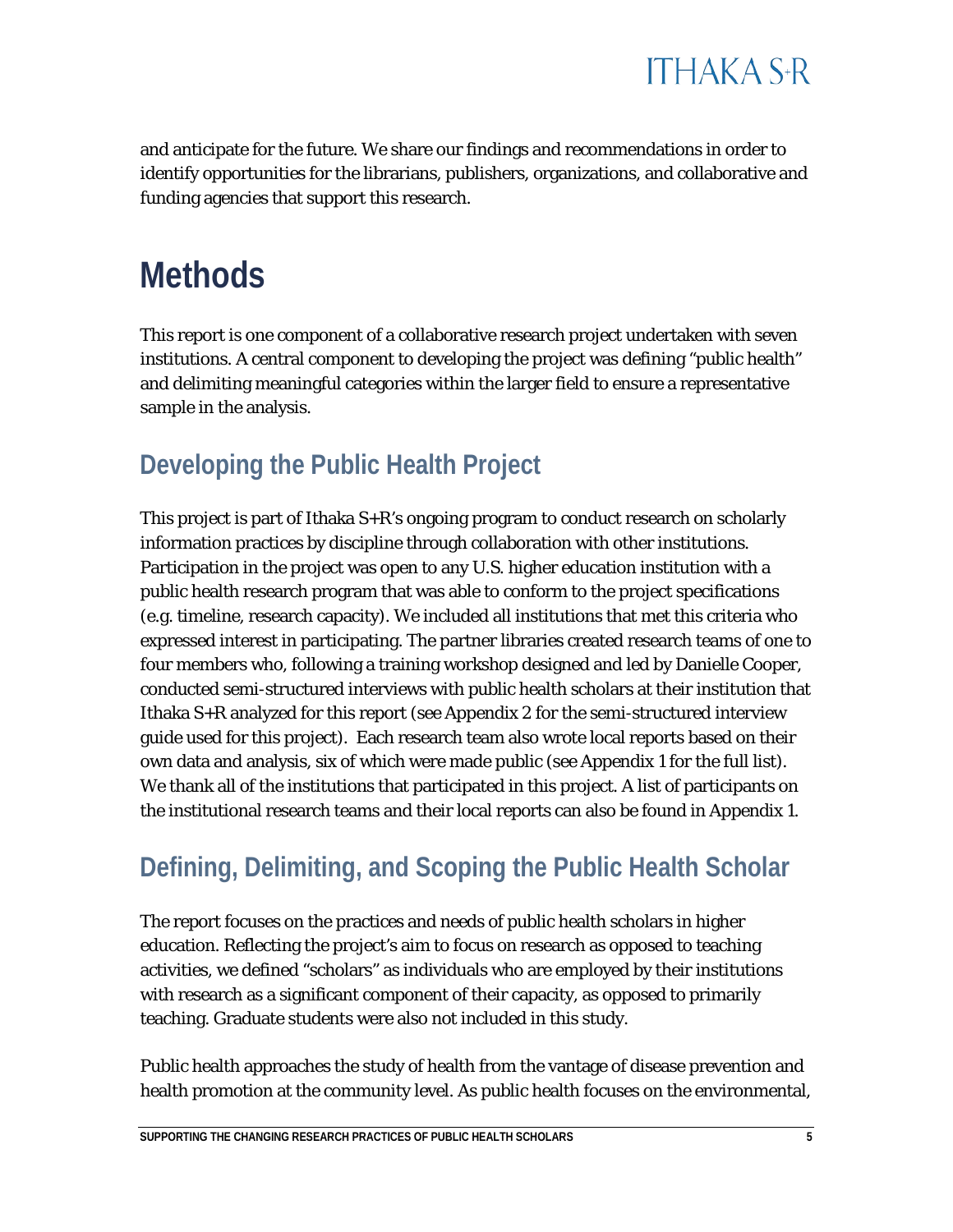human behavioral, and lifestyle dimensions of health, the audiences of public health research are diverse and include policy makers, practitioners, and the public-at-large. This multi-disciplinary field spans biological sciences, quantitative sciences, and social sciences, and the research takes place in a variety of contexts ranging from the laboratory to the field and involves both basic and applied types of research. Because of its broad audience, public health research is often conducted in partnership with, or obtains funding from, NGOs or state and federal agencies. Attention was given to ensure the participation of a broad scope of public health scholars, although each of the seven participating institutions varies in how it delineates its public health sub-disciplines. To facilitate our sampling of transcripts, Ithaka S+R standardized these sub-disciplines by analyzing anonymized metadata provided for each interviewee and by reviewing each of the participating institutions' own departmental definitions. Using these standardized sub-disciplines, described below, we took care to categorize each of the 93 participating scholars according to their main area of research.

#### *Epidemiology and Biostatistics*

Epidemiology and biostatistics refer to scholars whose research involves developing and implementing theory and methods to collect data and analyze public health phenomena. These sub-disciplines are methodological in nature and provide the evidence used to identify the causes of illness and to inform health treatments, interventions, and policies. While both look at trends and patterns across populations, biostatisticians affiliated with public health focus solely on how to design and apply statistical methods to research in this field. Epidemiologists more broadly design and apply quantitative and qualitative methods to analyze why diseases and other health disparities exist in some groups and not others. Epidemiologists and biostatisticians lend their support to other subdisciplines within public health to assist analyses and interpretations of data.

#### *Environmental and Occupational Health*

Scholars within environmental and occupational health focus on the ways natural, built, and workplace environments affect community health. In environmental health, scholars study how hazards in the air, water, soil, food, and even in plants, animals, and insects, can be detrimental to good health, while scholars in occupational health study the physical, chemical, and psychosocial hazards that can negatively affect workers' health and safety.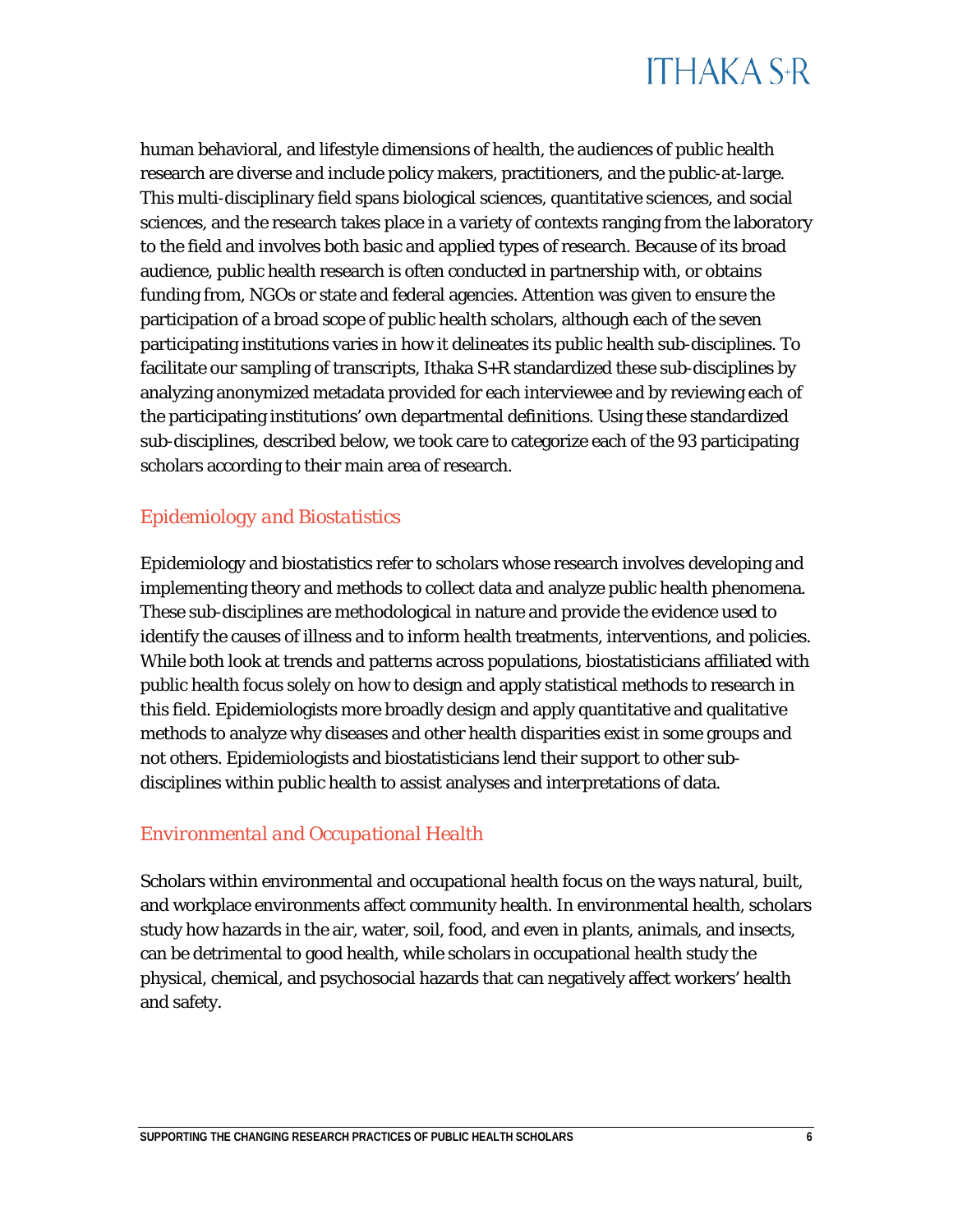

#### *Community and Behavioral Health*

Community and behavioral health refers to scholars who research how to improve the health of individuals and communities through changed behaviors. Scholars in this subdiscipline look into how community practices and individual-level behaviors have an impact on health, as well as the economic, social, and cultural factors that influence health behaviors. Areas of research include, but are not limited to, smoking, nutrition and obesity, maternal and child wellbeing, mental health, sexual health, and mosquitoborne diseases. A large component of community and behavioral health involves promoting healthy habits and developing and evaluating appropriate health interventions.

#### *Health Policy*

Health policy refers to those scholars who conduct research into how policies are developed, which individuals, organizations, or other influential factors are involved in their development, and how they are implemented. Scholars within this sub-discipline also study the converse side of health policy through research on how policy can address the underlying social, economic, political, cultural, and legal factors that affect public health, the ethical implications of adopting certain policies, and how the implementation of or changes to policy can impact public health in other ways (e.g. disaster preparedness or road safety).

#### *Health Services and Management*

Health services and management refers to scholars whose research focuses on the ease of access individuals or communities have to health services and the quality of care they receive, as well as how healthcare organizations and programs are structured, managed, and sustained. This can include, but is not limited to, researching the best means of storing data (health informatics) and disseminating health information, how healthcare is financed and delivered, how patient care and safety can be measured and improved, the impact technology has on the quality of patient outcomes, and how health and social programs can better work together.

In addition to ensuring appropriate distribution across these sub-disciplines, Ithaka  $S+R$ selected transcripts across a range of methodological orientations and experience levels to ensure that scholars with a variety of approaches to the field were included in the sample, and that those differences were considered, where relevant, to identify research support needs and services.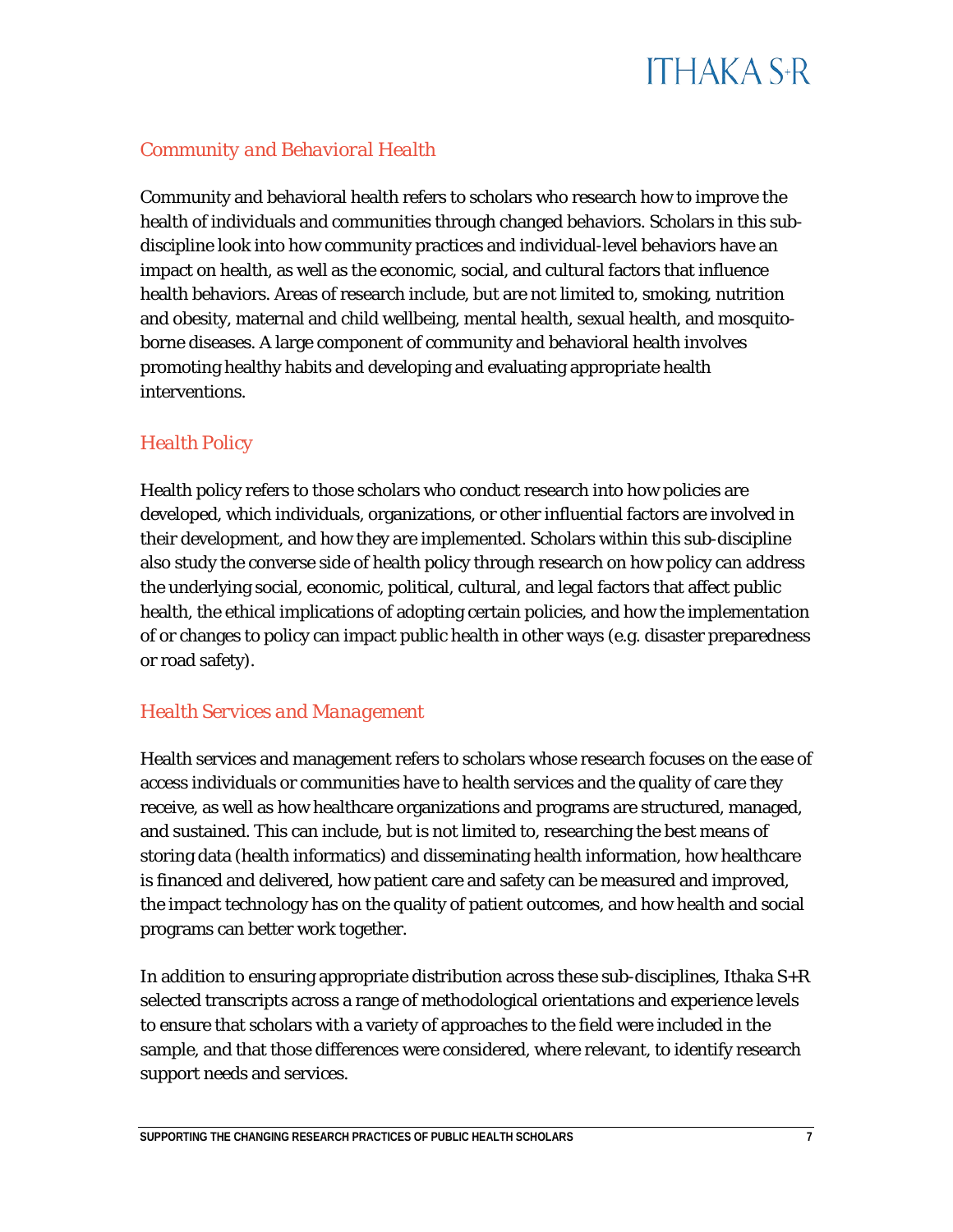## <span id="page-8-0"></span>**Workflows in Collaborative Settings**

Scholars in public health describe the nature of their work as inherently interdisciplinary and collaborative because of the breadth of factors that can affect individuals' and communities' health. This breadth is evident in the wide array of disciplines and groups where collaborations can occur, including but not limited to:

- State health departments
- Public health departments within the same institution or other institutions
- Other disciplines (e.g. sociology, education, medicine, chemistry, engineering) within the same institution or other institutions
- Non-governmental organizations (NGOs) or international NGOs (e.g. WHO, UNICEF, Médecin Sans Frontières, the International Rescue Committee)
- Governmental organizations within the U.S. (e.g. CDC, NIH, OSHA) and overseas (e.g. ministries of health)

Scholars will enter into collaborations to bring expertise to their own projects and to lend their expertise to others. They find that collaboration helps ensure that their research is of high quality and addresses the full scope of a given public health topic in areas where they have less familiarity. For example, one scholar said, "Clinicians, they deal with the medical stuff, and I believe whatever they tell me. And I recommend the economic aspect of the study, and they pretty much accept whatever I say." Another explained in relation to their specific work in health policy, "The quality of ethics work depends on having side by side colleagues who are technical experts. If I say something ridiculous about the way to do preparedness, in the eyes of the preparedness director, it's sort of dead on arrival." The projects that public health scholars participate in collaboratively tend to speak to their primary areas of interest and involve aspects to which they can contribute subjectmatter expertise; however, collaborations also occur where scholars will contribute their particular skillset to a project that may be outside their primary research focus.

Epidemiologists and biostatisticians in particular mentioned that they delineate more often between the research that they do for others and their own research. This is because these two subfields focus more on developing and testing methodologies, a skillset that is not exclusive to any one discipline or sub-discipline. These scholars are therefore better positioned to provide expertise to a wide array of projects, which may or may not align with the main areas where they conduct their own research. "There's usually collaborative research, where you do a lot of the analysis, design, etc.," explained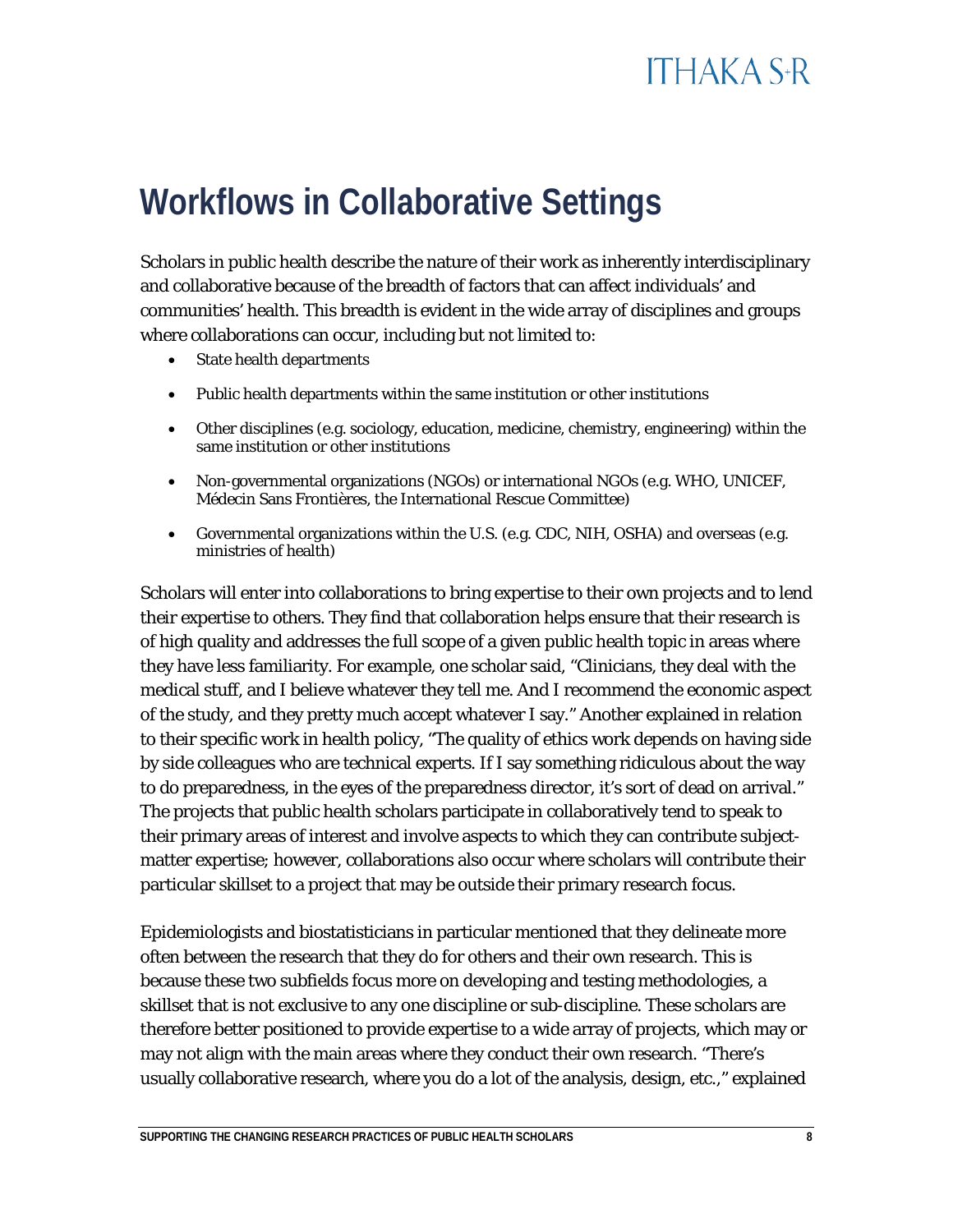

one biostatistician, "and then you have actual research"—referring to their own work— "where you develop methods, prove theorems, and so on so forth." Another scholar whose focus is epidemiology said, "In [my] area of research I function both as a methodologist and as a principal investigator. But I also collaborate with colleagues outside of those areas…and when I do that I'm primarily just the methods person on their projects." Despite the important role these scholars play in producing meaningful results, this reliance on others for their methodological and analytical expertise can pose a challenge to scholars' ability to effectively conduct their research, as discussed in the section "Working with Data."

Scholars will collaborate more widely to ensure that health interventions are sustained once a study has ended or to implement their applied research on pressing health concerns overseas.

Public health scholars don't only participate in collaborative research in the U.S.; they also conduct research with others in countries throughout Europe, South and Latin America, Africa, and Asia. In some instances, these collaborations take the form of basic research being conducted on a public health issue outside the U.S. In others, scholars will collaborate more widely to ensure that health interventions are sustained once a study has ended or to implement their applied research on pressing health concerns overseas. These partnerships range from the national government of the country undergoing an intervention to international NGOs and local implementing partners.

The location of an international collaboration can pose a significant challenge to scholars. Scholars who collaborate with partners in Europe reported being able to access data and communicate with their partners with relative ease, while scholars working with partners in less developed areas struggled not only with the limitations of infrastructure, but also with poor resources of their own to conduct research: "With my international partners, they don't have access to a lot of university platforms and resources in the ways that I do here…I have to find alternative mechanisms outside of the university system to be able to keep the dialogue going." These comments indicate that international collaborations would benefit greatly from expanded access to the same eresources and licensed research tools while a project is ongoing.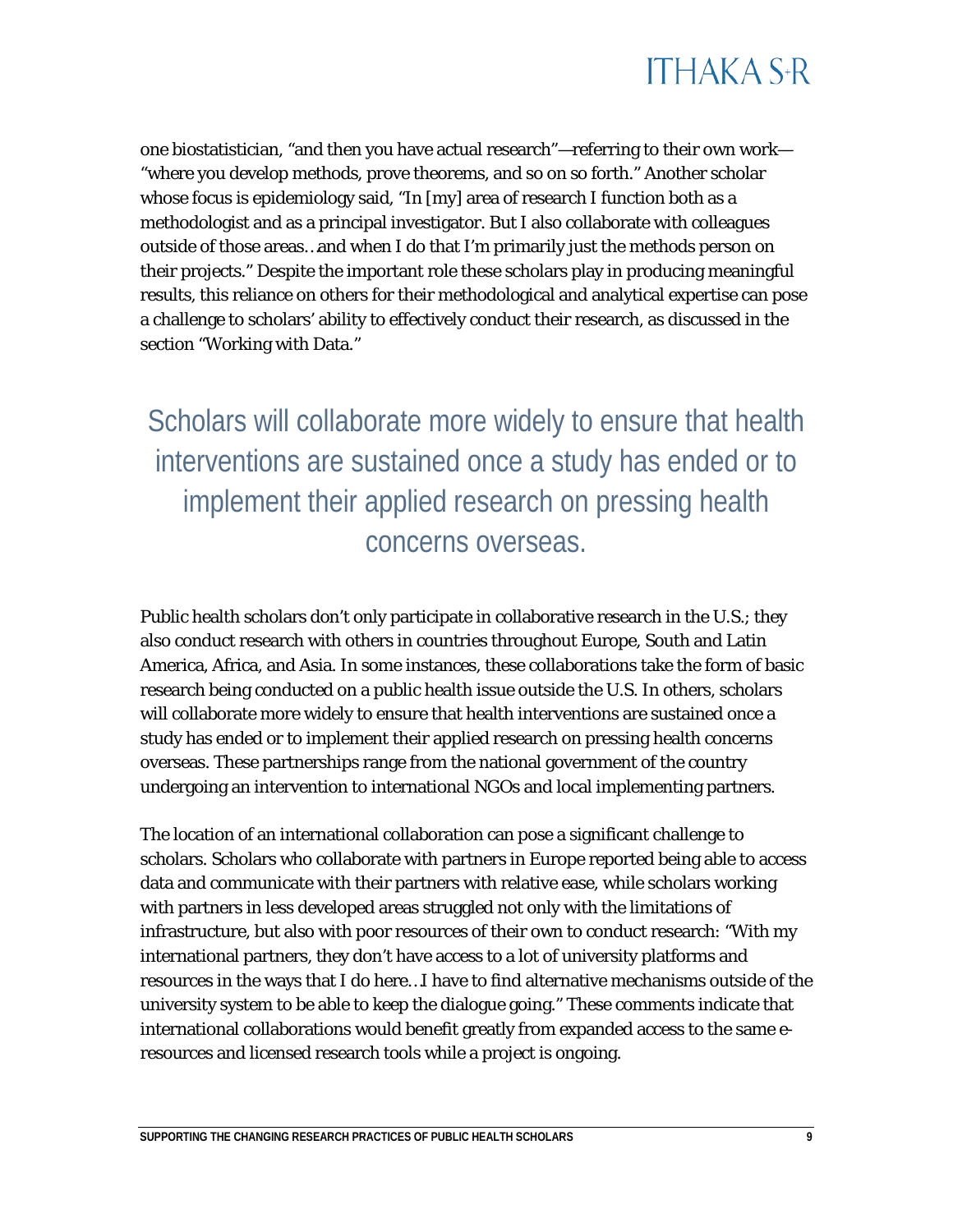## **ITHAKA S+R**

Scholars also expressed concerns around sharing their data responsibly with collaborators and often preferred to work with individuals they already know and trust. Part of this stems from the sensitive data that is often collected for public health studies, with one scholar saying in regard to the long-standing relationships they have with their collaborators, "A lot of my work is [on] very sensitive ethical issues that we have to be cognizant of, and in a couple of my experiences, trying to establish collaborative working relationships, that has been missed." Such experiences suggest that scholars would benefit from more standard ways to communicate about data sensitivities and negotiate collaborations accordingly to alleviate reliance on reputation alone. Collaborators working across institutions also face uncertainty over which tools they are permitted to use for data management and storage when they must do so cross-institutionally. As one interviewee highlighted:

It is a challenge for us, particularly in data sharing, because almost all of the systems that we use for our data management are restricted to [institution] specific individuals. Even in the stage of writing proposals, it's difficult for us to find consensus between institutions about what systems we can use. Can we use Box? Can we use Dropbox?

These remarks reflect that developing common research workflow and infrastructure across institutions is a major challenge for public health scholars, especially, but perhaps not solely, for sensitive data. While scholars are acutely aware of the sensitive nature of their data and take steps to safeguard it, they reported that there are few systems or standardized guidelines in place that scholars can readily turn to for assistance in sharing and managing data in collaborations.

## <span id="page-10-0"></span>**Information Discovery and Access**

Public health scholars use a variety of tactics to discover information, including attending conferences, working with students who are compiling literature reviews for their theses, reviewing others' work as members of journal peer-review boards, or by drawing on their professional networks to obtain information. This information is often used in the compilation of literature reviews, with the goal to not only enhance their background knowledge on a topic or to inform a grant application or manuscript, but to ensure that they are not duplicating studies that already exist. When actively searching for information, scholars prefer to utilize user-friendly online platforms that facilitate broad searches across other disciplines and gray literature, or platforms that provide them with pertinent information. They struggle with more effectively conducting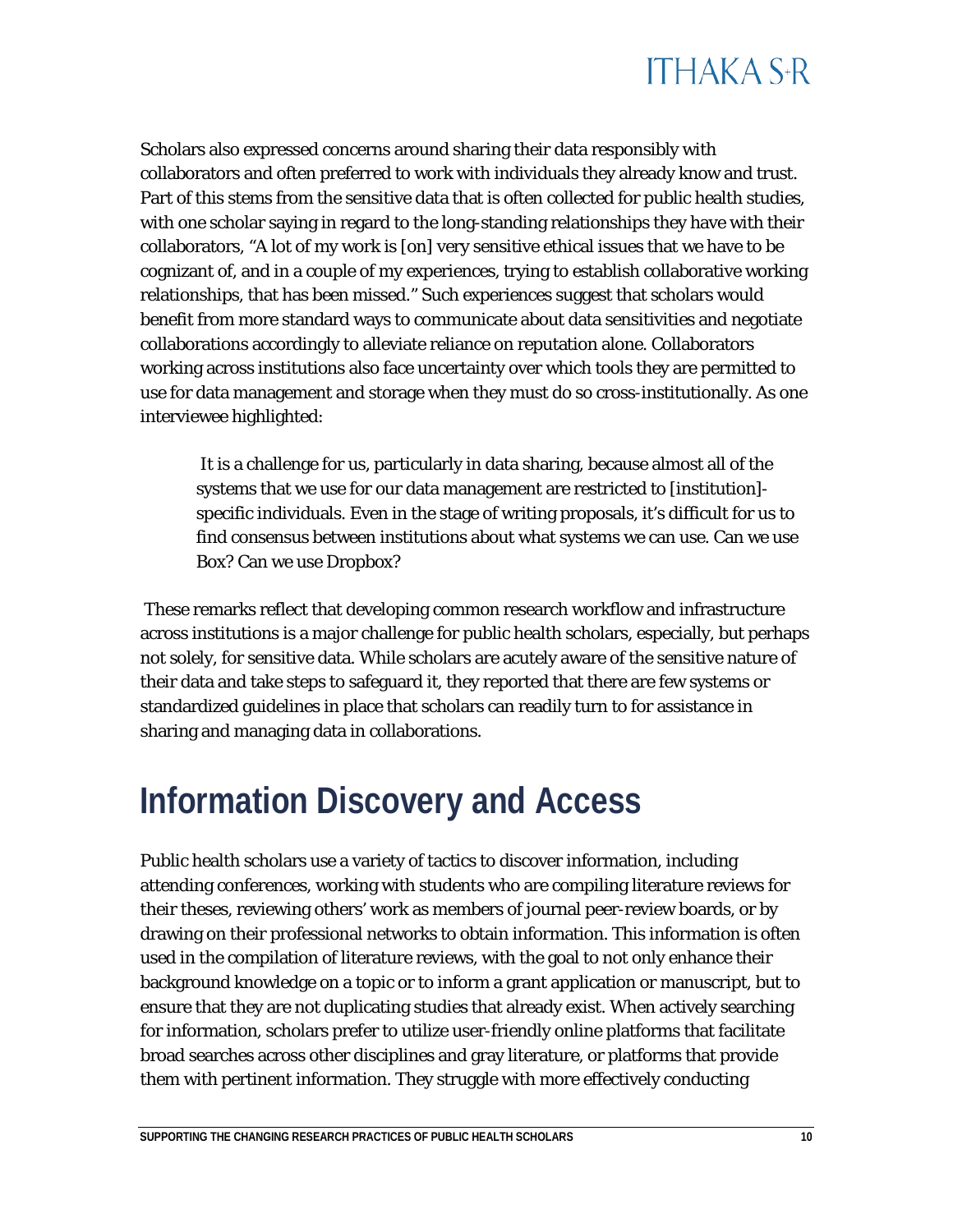

searches, however, and are unsure about how to determine which information is relevant to their research. Public health scholars also rely extensively on their peer networks to discover, access, and keep up with information in their fields, and stress the importance of speed in obtaining information electronically in a fast-paced academic environment.

#### **Discovering Published Information**

When searching for published information, scholars report using a variety of online platforms concurrently (e.g. PubMed, Web of Science, Google Scholar, Scopus, etc.), but will pick and choose based on the functionality each platform provides. Some scholars describe how, due to the interdisciplinary nature of public health, not all platforms are relevant for information discovery when they are highly discipline-specific. For example, one scholar said that "it really depends on the type of audience…so I've written papers that are for political science journals and then it doesn't do me any good to do a PubMed search because the journals that I'm looking for aren't there." They also emphasized the capabilities of certain platforms in allowing them to conduct a comprehensive review of published literature. "Where I want to see all the times something was cited and trace forward in terms of, okay here was the original article, what's happened after that…I'll use Web of Science for those purposes," explained one scholar, while another lauded Google search because "to put the things that people cite the most at the top is really helpful because simply doing it chronologically, it can be hard to know if you've missed something." Scholars will also utilize their institutional library's online systems or go straight to journals that they are familiar with, but given the widespread use of other platforms, the library is not always the first place or the only place that scholars go to search for information.[2](#page-11-0)

User-friendliness was an important determinant in the platforms scholars selected to use—as one scholar explained, "I keep trying to go back to PubMed, but I find PubMed pretty clunky"—as was the ease with which they were able to discover a wider range of information or hone in on a specific article or author. Public health scholars reported that Google and Google Scholar were especially adept at both, with one scholar remarking, "Sometimes Google Scholar is the easiest," and another saying, "if I'm looking for a paper and I put in a few words, the paper I want comes up in Google

<span id="page-11-0"></span><sup>&</sup>lt;sup>2</sup> Public health scholars' use of these platforms and library resources are similar to those of agriculture scholars, who likewise rely on a variety of resources to broaden their coverage of published literature and who do not necessarily go through their library as a first point of information discovery. This latter finding is also consistent with the most recent Ithaka S+R Faculty Survey. See Christine Wolff-Eisenberg, Alisa B. Rod, and Roger C. Schonfeld, "Ithaka S+R US Faculty Survey 2015," *Ithaka S+R*, last modified 4 April 2016[, https://doi.org/10.18665/sr.277685.](https://doi.org/10.18665/sr.277685)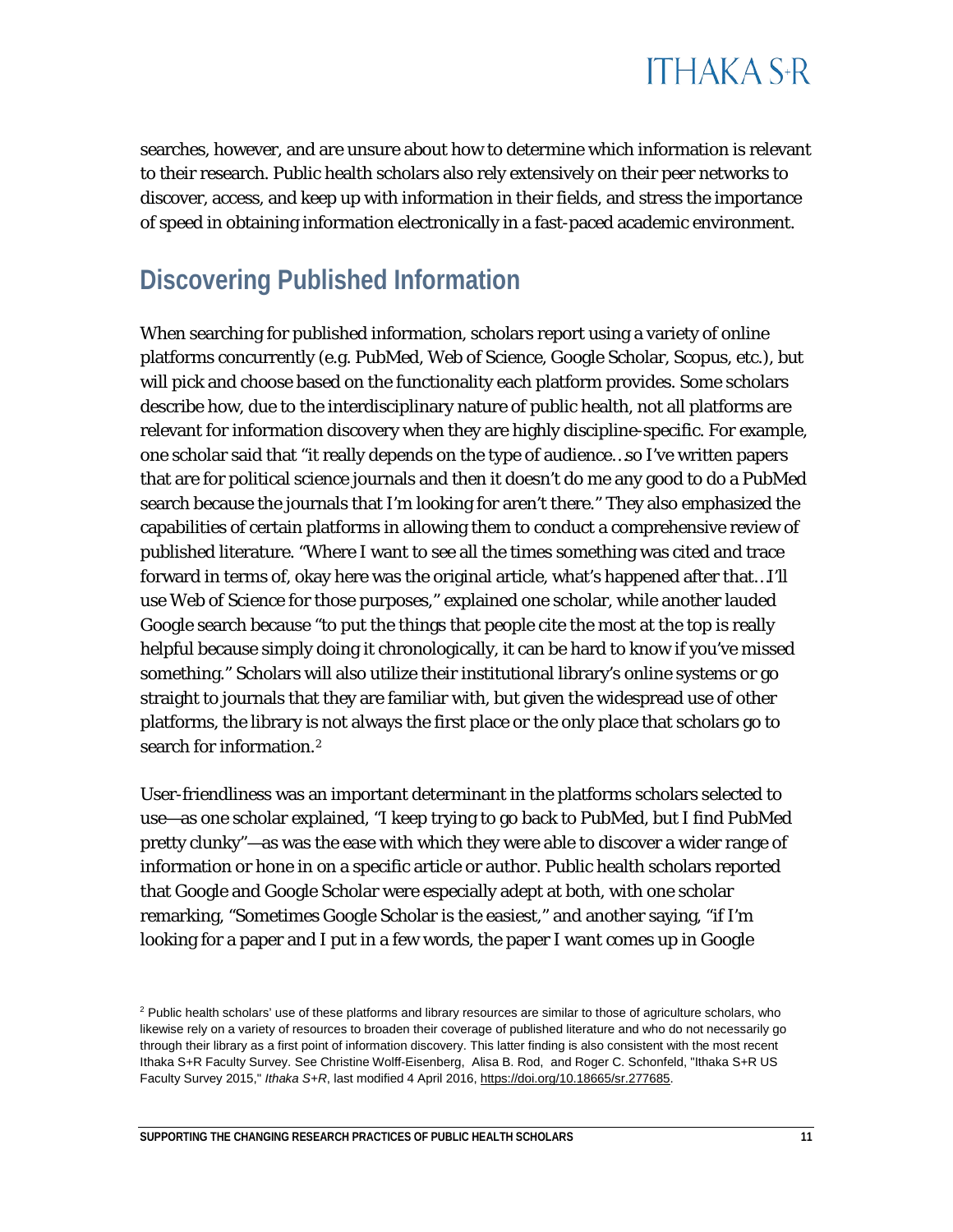

Scholar and I can't make it happen with other things quite as well." Another described how Google can facilitate interdisciplinary research, saying that "increasingly, I've started to use Google Scholar some just because I like the different organization of data, particularly in fields that are less familiar to me;" however, some scholars felt that Google lacked rigor, with one scholar saying, "I remember asking my office mate once…[and] she was like, 'Oh, I just look up stuff in Google Scholar.' And that just seemed like such a kind of casual way of doing things…I guess I feel like I have high standards for searches."

Scholars are uncertain about how to most effectively search for relevant information and broaden their searches beyond the jargon they are familiar with from their own subdisciplines.

Despite the application of user-friendly platforms, scholars still face challenges in discovering information due to a lack of awareness of certain platforms and skill-level with effective searching techniques. For instance, one scholar said, "I wish I were better at searching…like, you can do a PubMed, you can do 'gene', and you can do 'sequence', but I don't have all the skills and honestly I don't have time to build the skills." Another similarly expressed that "one of the things I'm concerned about…is the bias in how we choose our research search terms." These comments suggest that scholars are uncertain about how to most effectively search for relevant information and broaden their searches beyond the jargon they are familiar with from their own sub-disciplines. This same scholar goes on to express concern over "how we sort of keep or eliminate certain types of papers," suggesting uncertainty over how to narrow down the information that they find to only those pieces that are relevant to their studies. Still others have the opposite issue in their searches for information: "I go to PubMed or Web of Science and dig out some literature and stuff, but I never get enough stuff because I don't know these other databases."

Because of the original research that scholars must contribute to their fields, as well as the interdisciplinary nature of their work, being able to grasp the full extent of existing literature is crucial and underlines the importance of scholars' abilities to know of and make use of the appropriate information discovery platforms. The comments in this section reflect that, while scholars seek ease and breadth simultaneously in their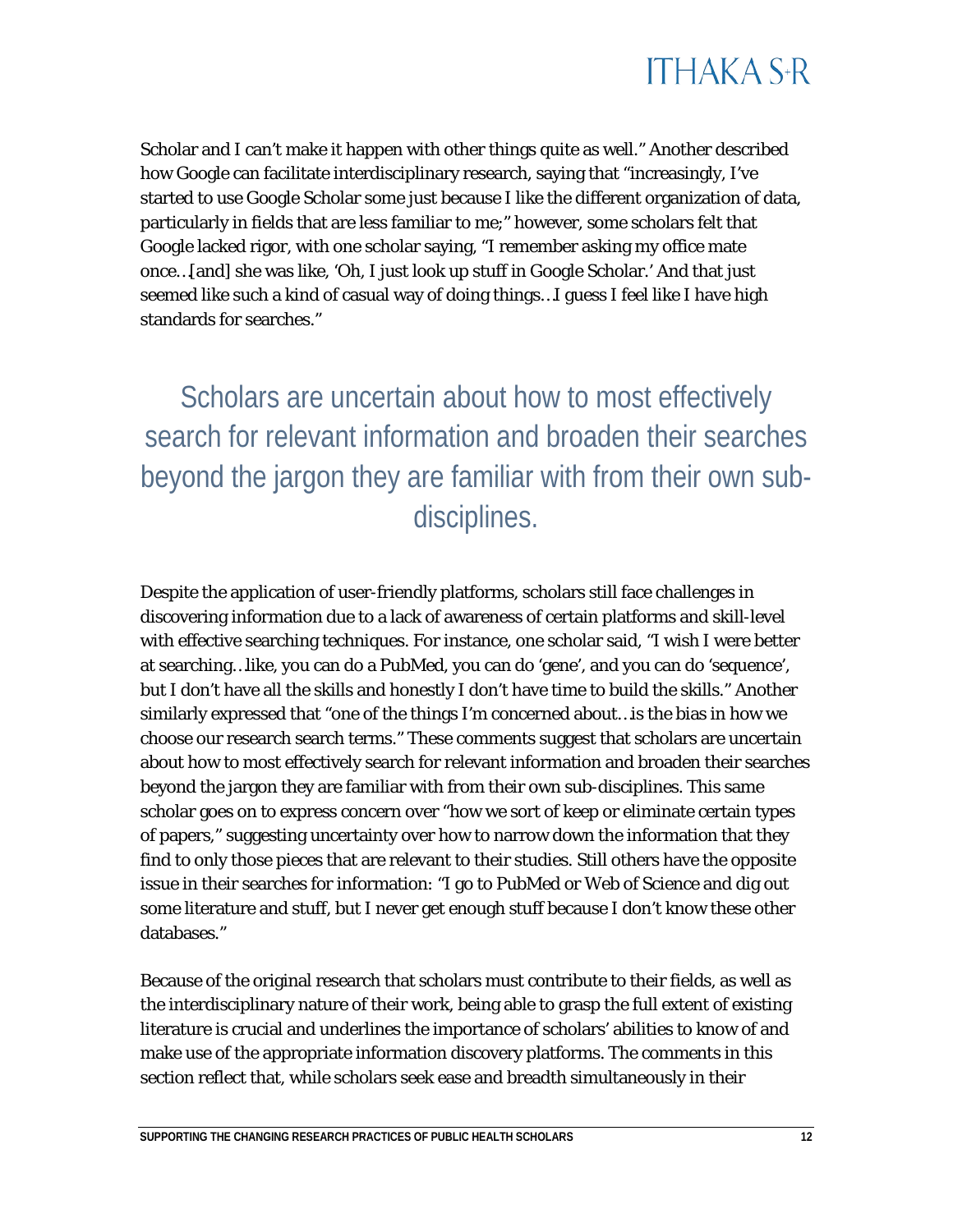

searches, some scholars prefer to use platforms that they are familiar with out of a sense that they are more credible or easier to use. This suggests that some scholars may not be willing or prepared to take advantage of evolving search methods that can expedite information discovery because of pre-existing biases or a lack of understanding in how to best use search engines.

While scholars seek ease and breadth simultaneously in their searches, some scholars prefer to use platforms that they are familiar with out of a sense that they are more credible or easier to use.

#### **Gray Literature**

Scholars report relying on published, peer-reviewed literature for much of their information needs, but they also utilize gray literature extensively. The definition of "gray literature" is contested, with one scholar even saying, "It keeps coming up, and I'm actually not even sure what it means," and another referring to it as "fugitive literature." Gray literature, as it is understood by the majority of public health scholars and librarians, involves literature that has not been formally published through peerreviewed means and is not available via scholarly journals. It can include such items as policy briefs, conference proceedings, dissertations, and government reports, to name some of the types of literature that constitute gray literature.

Public health scholars use gray literature to help maximize the breadth of information they are able to obtain for their projects. One scholar whose research is highly specialized noted, "I don't think we're going to find much in the published literature, so then we're going to have to go to the gray literature." Other scholars have found that "there were fantastic things like on government websites that I would never have found just by looking at PubMed." Another said that when searching for new projects by scanning through literature, "It might not be in the traditional peer-reviewed literature but in the gray literature where some of these things are emerging or reported." Other scholars mentioned that because of the lag time between when a study is conducted and published, relying only on published material from scholarly journals for information can cause them to miss out on vital information that could be important for their own studies or alert them to the fact that their study would be a duplication.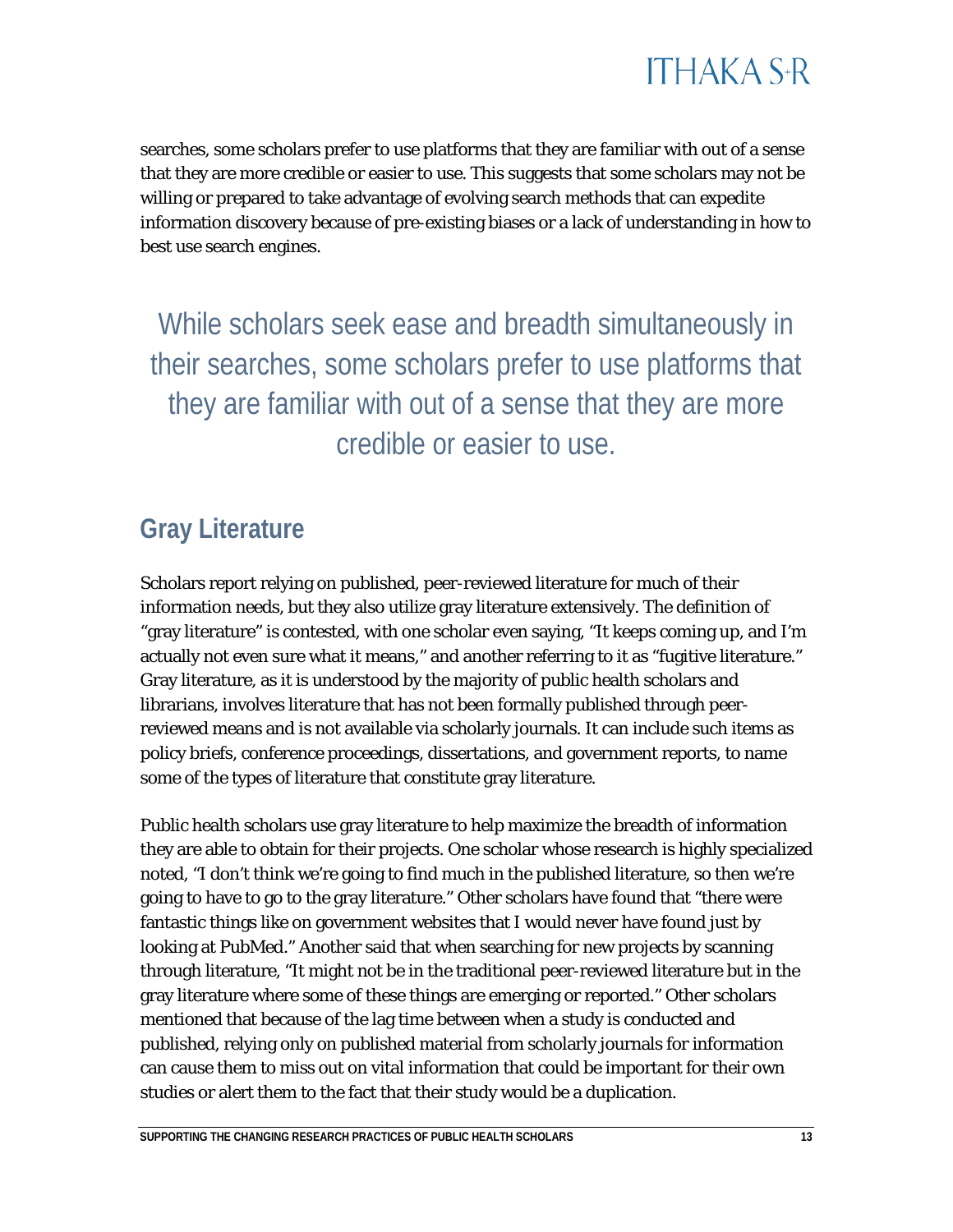Still, scholars and librarians alike express difficulty in finding gray literature because it has not been systematized. After one scholar mentioned their use of this form of literature as a source of information, their interviewer agreed that "it's much harder to search, especially systematically," and asked their interviewee, "Do you have any ideas on how the library can help with that sort of less formal type information needs?" Scholars described relying on white papers and their own knowledge to discover gray literature. As one scholar explained, "There are a few gray literature search engines that are relatively good if it's an academic or a federal kind of thing. Once you get away from that realm of the white paper…it gets much more challenging," while another had little experience finding gray literature on their own, saying, "You know, my colleague's the one who really found most of that…I think a lot of it was referenced in a very well-known white paper, and some of it was things we had come across before."

They also described taking their searches to the broader Internet, rather than relying solely on academic channels like the library or on platforms that cater to peer-reviewed literature. "That's where Google can be really helpful," said one scholar in describing their use of platforms like PubMed, Base, or Scopus, "things like policy white papers, reports that are being released by agencies or by NGOs or implementing partners and stuff like that—those aren't being captured there." Much like with published literature, however, scholars who make use of gray literature and other forms of non-published or non-peer-reviewed information struggle to identify the most important pieces to search for and use in their research.

### **Trust and Authority**

Public health scholars often lean on their colleagues or professional networks for information discovery. One of the reasons for this is because they are cautious of the quality of literature available to them in a career field that incentivizes publishing as often and as sensationally as possible. Consequently, many scholars prefer to rely on colleagues whose work and reputations they are familiar with. "I know most of the people involved in [my field] at least by scholastic reputation. And so I know the people who I really trust their results always versus those people…well, they published it and it's not like I don't trust that they published what they thought was real but I don't necessarily trust their judgment all the time," said one scholar. Another elaborated that the resources they use are "either in the capacity of knowing someone, working with that agency"—referring to the organizations or federal agencies many public health scholars collaborate with—"or doing my own research enough to know that this is a totally legitimate source." As these comments suggest, the emphasis on publishing and impact factor today has created a sense of distrust among scholars towards the credibility of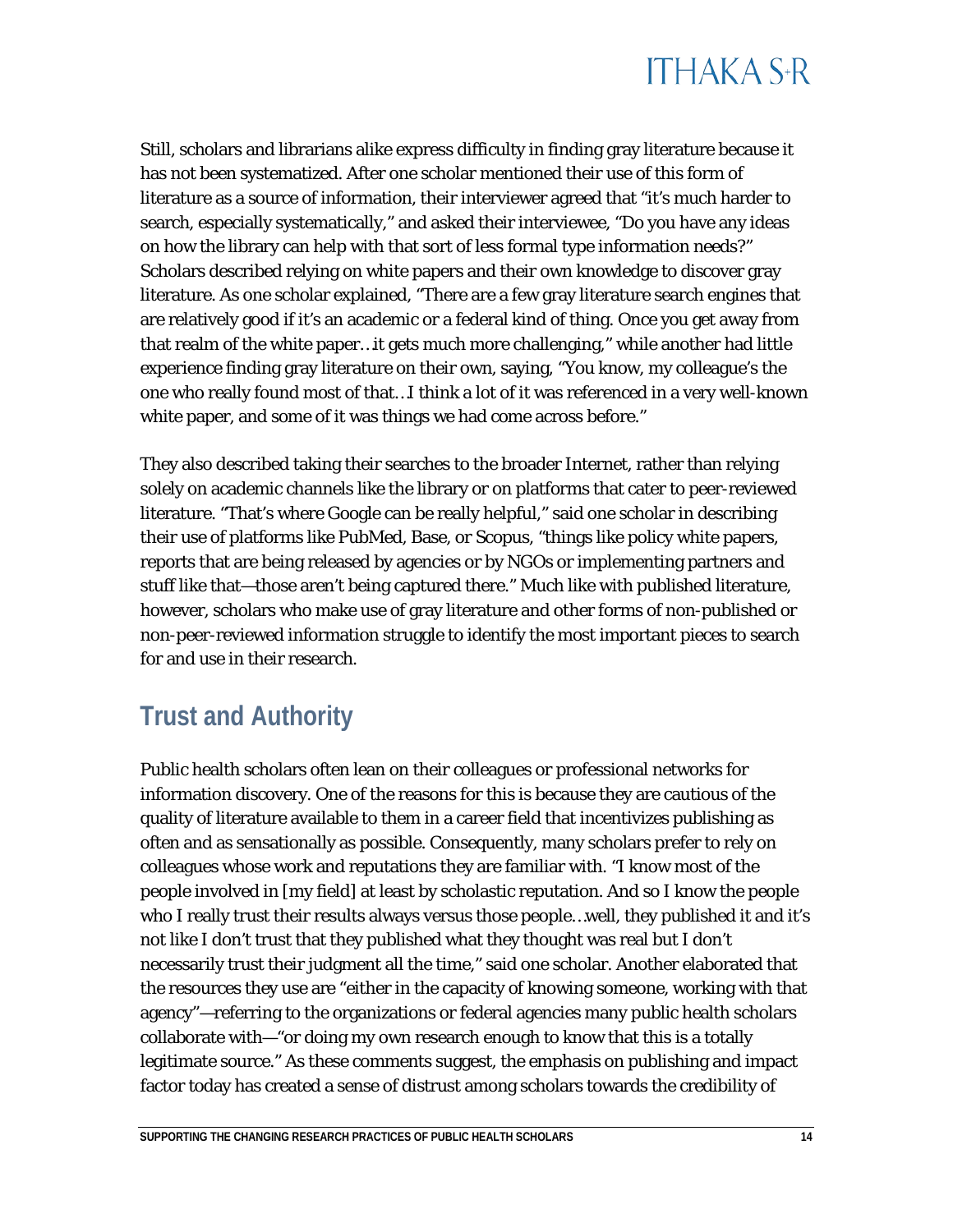others' work, leading them to prefer information from individuals with whom they are personally acquainted.

The emphasis on publishing and impact factor today has created a sense of distrust among scholars towards the credibility of others' work.

Scholars also delegate the task of finding information to others when they have the capacity to do so, whether that person is a colleague, collaborator, or student. For one scholar whose main focus is on methods, they described how information discovery "becomes less relevant for me personally because I'm usually not writing the lit review, right? I'm just the person who has to describe what we did statistically, and the results." This remark indicates that the need to have background knowledge is not always applicable to all scholars, depending on the project and their role in it.

Others often utilize students or research staff to aid in their searches for information, but a commonly-raised concern was that students lack the skills to effectively find and synthesize information, and furthermore, that scholars have trouble teaching their students these skills. "I haven't been able to train my students to gather information in a way that helps me. I feel like they often go on the wrong track, so I end up spending a lot of time additionally searching for literature," said one scholar.

Several others remarked that given the amount of exposure students today have had to social media and technology, they had thought that students would come in with a stronger skillset in information discovery; however, this has not been the case. According to one scholar's anecdote, in trying to teach their students how to find credible information by setting a minimum of five journal articles for a project, students "just go to websites. And I was just dealing with an email from somebody…and they said, 'I can't find five [journal articles]. I'm co-teaching with another colleague…she did a PubMed and wrote back and said, 'I just found 250 articles.' I don't know what they're not getting!" Because scholars often rely on students to assist them in information discovery, their inability to do so well can impact scholars' own research, while scholars face the additional challenge of making students more aware of the ways they can find information from credible sources.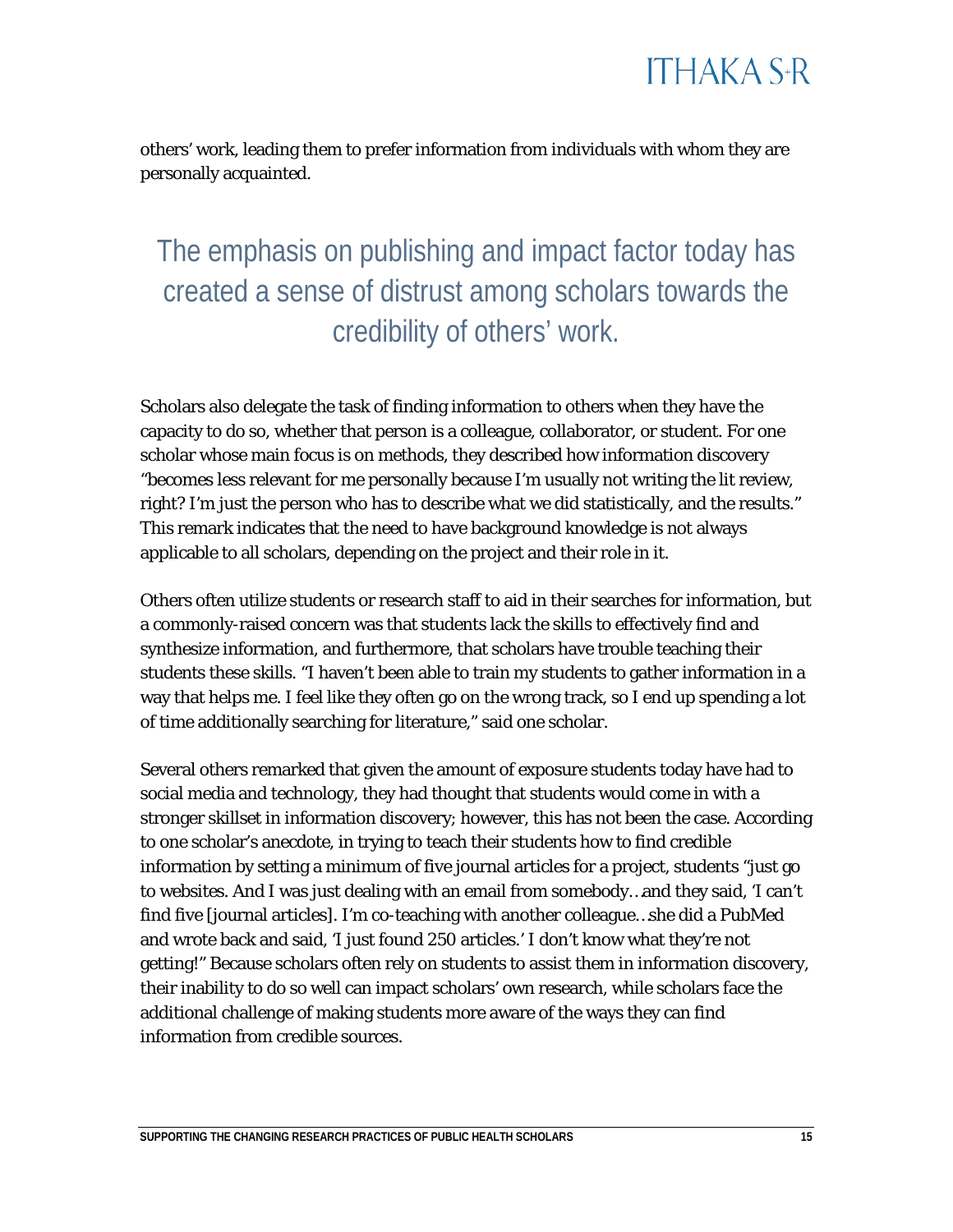### **Accessing Information**

In general, public health scholars report few issues in being able to access information. They are often able to access most of the literature that they need through their institution's library, including going through their library's website to obtain articles from platforms like Google Scholar or Scopus. The majority of scholars prefer to access information electronically, with one scholar admitting, "I can't imagine the last time I've actually gone to a library." They also increasingly expect that they will be able to access information immediately, with many saying that they don't have the patience for interlibrary loan and find hard-copy materials too inconvenient to be beneficial unless the information is absolutely essential. Scholars in this field also receive a significant amount of funding from federal agencies to conduct their research, with the requirement that their published articles be made open access after a period of time. It may be that because of this, public health scholars have a relatively easy time accessing literature. Their extensive use of gray literature also facilitates access because reports, such as those by the U.S. government or NGOs, are often available at no cost on the Internet.

However, scholars do face some challenges, especially when it comes to accessing literature in highly specialized sub-disciplines and literature written by scholars outside the U.S. Libraries may not subscribe to journals on subjects where there is relatively less demand for that kind of information, and they may not yet subscribe to newer journals that are growing in popularity in certain fields, thereby limiting scholars' ability to access this information. Varying open access requirements across countries also affects scholars' access, with one scholar commenting that in a journal that also features European researchers, "not all the papers are supported by American government grants…they don't end up becoming open access after a year. And so in particular that journal has been a real stumbling block, and more and more people are publishing in it."

Accessing older information presents another challenge, as "there ends up being plenty of validity in older papers but they can be pretty hard to access" because they have not yet been digitized, as does information on failed projects or methods, known as negative information. To remedy these challenges to an extent, public health scholars will utilize their professional networks for information access as well as discovery, with some scholars even dedicating a portion of their time to building these networks for this purpose. As one scholar said, "For the resources that may not be available through the library and electronically now…the easiest way is to contact the person who did the work."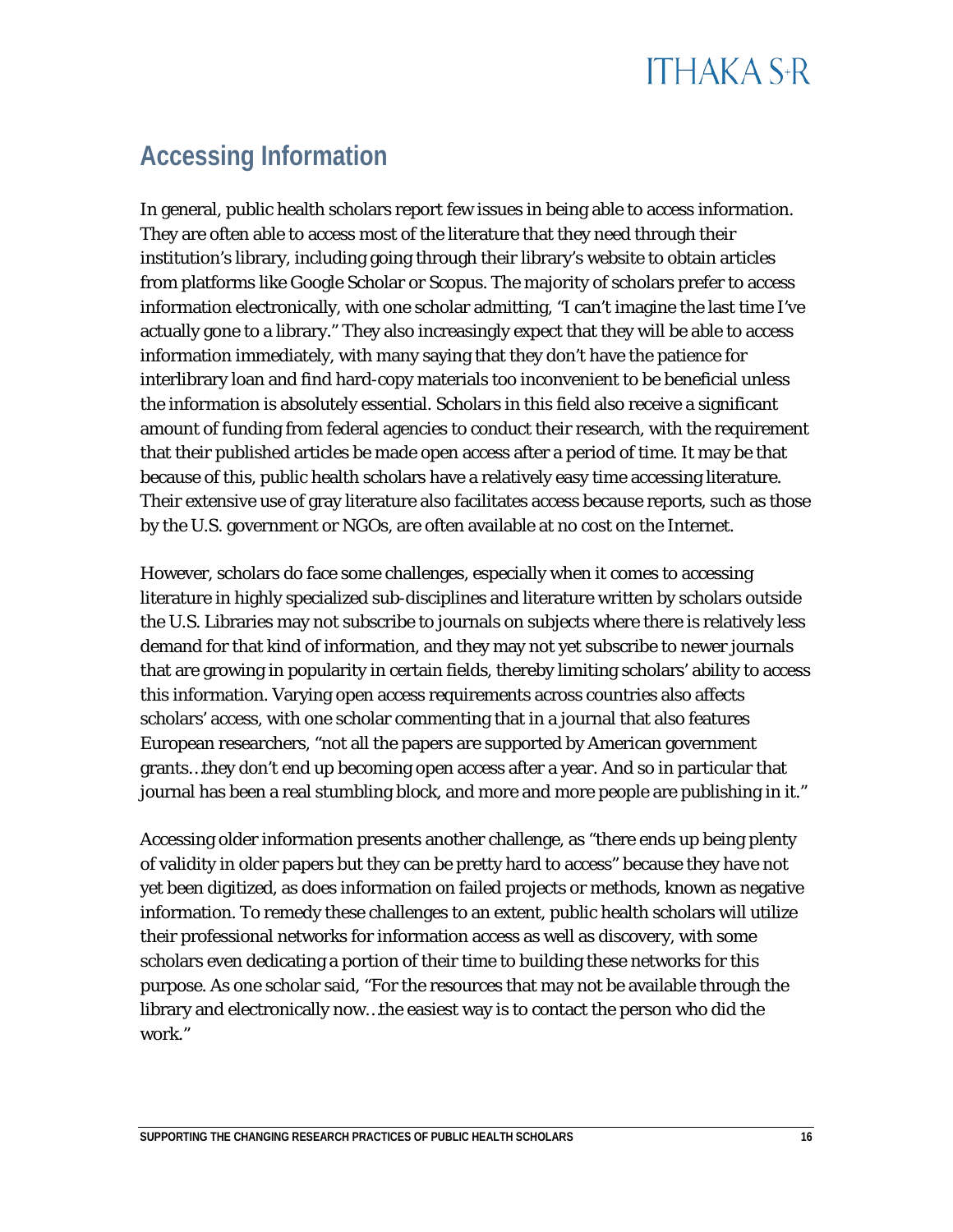### **Keeping Up through Peer Networks**

The tactics used by public health scholars to keep up with information are similar to those employed to discover information (e.g. attending conferences, reviewing journal articles, working with students, and speaking with colleagues). The information that scholars choose to keep up with is often dependent on the areas in which they conduct research and is not necessarily within the realm of public health, given its interdisciplinary nature. Like agriculture scholars, public health scholars report automating how they keep up with literature to an extent, with a number of scholars receiving automatic email updates through platforms like PubMed, notifications from peer networking sites like ResearchGate or LinkedIn when their connections publish new articles, or emails containing a table of contents from specific journals that are pertinent to their research. Despite the widespread use of automatic updates, scholars often find themselves overwhelmed by the amount of information and emails they receive through this method. As one scholar said, "I have thousands of unread emails in my inbox, partly because of all the listservs I subscribe to…while it's stressful to have lots of unread emails, it's the only way that I can at least attempt to try and keep up with things."

Because of the length of time it takes to formally publish a study, scholars who only find and access literature through traditional venues may find themselves unable to stay up to date with the literature in their fields.

Scholars also remarked on the pace of keeping up, with one saying, "I'm keeping up in the sense of I'm two years behind the curve," alluding to the slow turnaround of studies from their conception to the time that they are disseminated through peer-reviewed journals. To mitigate this, scholars rely more on social media or other media sources to keep up with developments in their field, especially public health scholars whose work focuses on policy. "In the world of policy analysis…we need up to date information about what's happening in the policy world and the debates going on in the policy arena. So we rely a lot on, I guess you would call them leading daily news services." Another scholar said that "the Network for Public Health Law has a Facebook page, and they will post our news articles or journal articles that have come out recently on public health law topics and that always helps." However, other scholars were less willing to rely on social media as a way to keep up, with one scholar expressing uncertainty over whether social media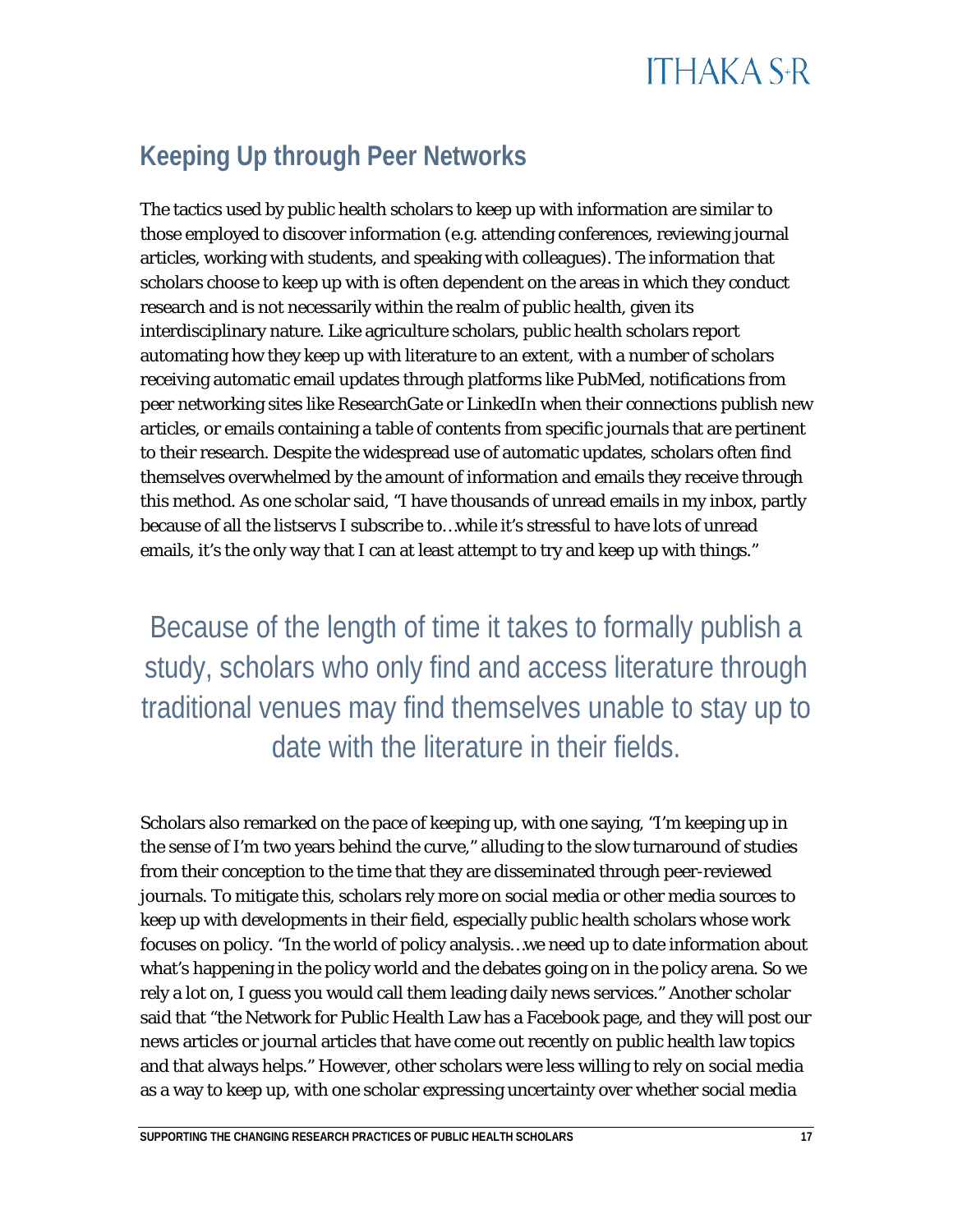

was an appropriate channel for dissemination—"what you're doing now, and what you'll be doing in five minutes…we're still evaluated in ways of how often you disseminate through the regular pathways." Because of the length of time it takes to formally publish a study, scholars who only find and access literature through traditional venues may find themselves unable to stay up to date with the literature in their fields.

## <span id="page-18-0"></span>**Working with Data**

The use of quantitative and qualitative data and analytical methods are dependent on scholars' particular projects and preferences. All of the sub-disciplines identified in this report utilize both types of methods, and at times incorporate both into mixed methodologies. When gathering data, scholars use existing data sets that they obtain through payment, partnership, or from open access databases, but they will also collect their own data, a process that can entail using literature to build a data set but which more frequently takes scholars into contact with human subjects. Scholars employing qualitative data and methods face challenges to the legitimacy of their research, while scholars using quantitative data and methods often lack the skills to conduct analyses themselves. When considering management and storage, these scholars face challenges in effectively utilizing newer or more sophisticated methods, as well as thinking ahead to how technology may change preservation. They also find it difficult to share data despite funding mandates to do so due to the sensitive nature of the data they often collect.

#### **Qualitative Research and Analytical Methods**

Public health scholars' research focuses on a diverse array of subjects within their own sub-disciplines and within collaborations with other public health colleagues or outside the public health field. Those whose projects warrant the use of qualitative research methods acquire data from a number of primary and secondary sources, including but not limited to:

- In-depth interviews and focus groups
- Community-based participatory research
- Direct observation
- Public health policies and statutes
- Peer-reviewed literature for meta-analyses (i.e. scoping and systematic reviews)
- Social media exchanges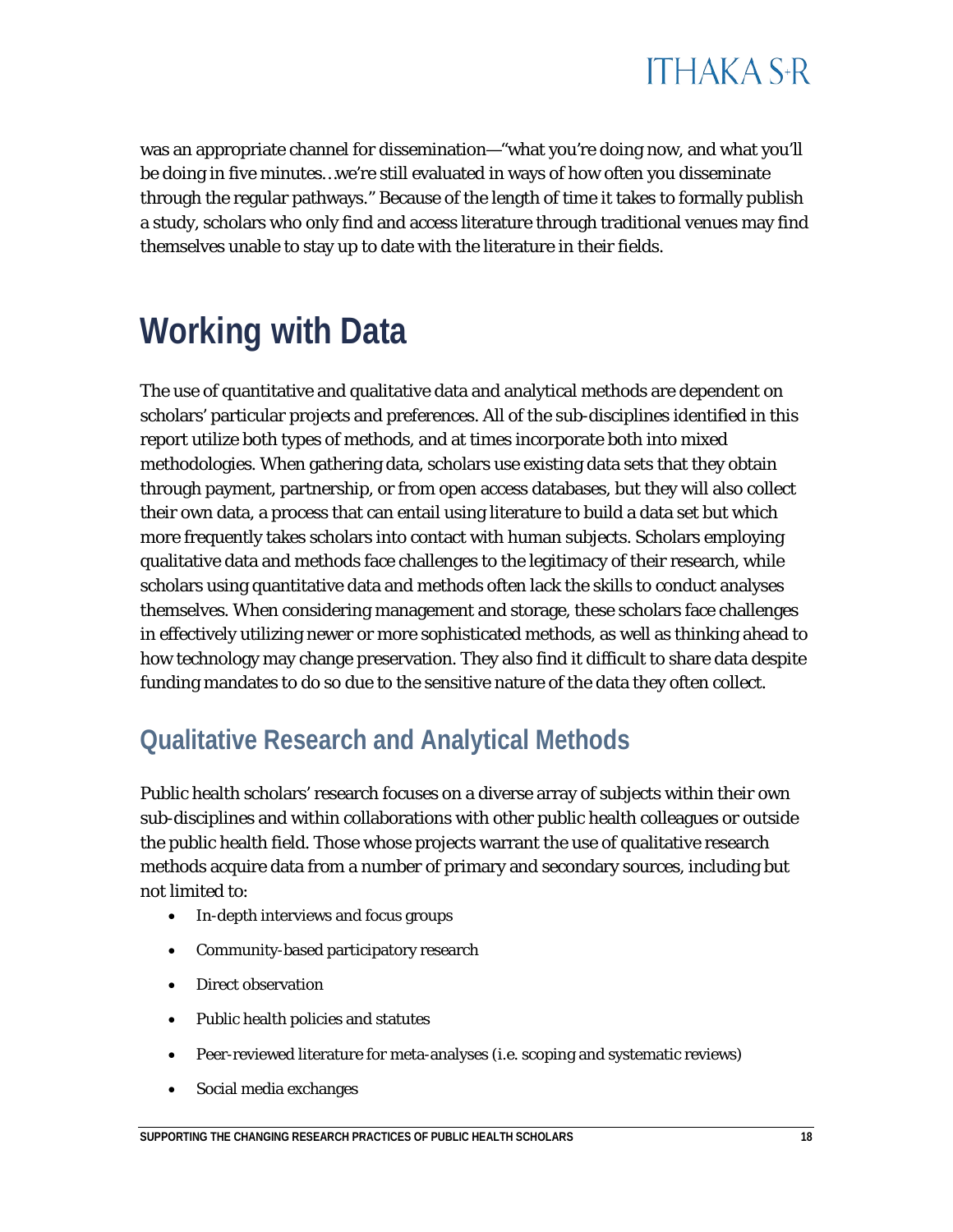Public health scholars recognize that qualitative research can yield a more detailed narrative around issues compared to quantitative research because of the nature of the methods used to collect data. For instance, one researcher said that "one of the advantages of our work is that when we do ask questions, we have the ability to follow up and say 'Hey, could you explain that a little bit more or tell me more about that?' In terms of just being given a survey, [where] you only have a core set of responses that you can choose from." Despite this appreciation for the deeper understanding of issues that qualitative research can provide, solely using qualitative research methods is rare for public health scholars in a field described as being "very quantitatively oriented."

This stems in part from a sense among public health scholars that qualitative research is regarded as less legitimate, also owing to its data collection methods. These methods are seen to inherently reduce the validity of data because they generally utilize smaller sample sizes and occur in less controlled environments, and they are also subject to quality assurance issues that allow data to be interpreted subjectively. As one scholar explained, "when you have qualitative analysis…it relies on a human being to make a judgment about what the respondent meant when they said something. We can doublecoat [*sic*] it"—referring to using two scholars to agree on what a respondent meant—"but that is both time consuming and it relies on having good quality people who are well trained." Another scholar said that "when we do observational studies, we tend to get more into the sophisticated methods [of analysis] to try to overcome the design weaknesses of those studies," while another mentioned that though they tend to gather subjective, qualitative data, they then try to turn it into objective, quantitative data to strengthen their analyses—"I don't do much qualitative stuff, I'm suspicious of it."

For those public health scholars working on qualitative studies, this represents a challenge to getting published in a peer-reviewed journal because "not all journals are very receptive to accepting qualitative studies." Specific journals have been created in response to this challenge, with one scholar whose work involves community-based participatory research (CBPR) saying that "fortunately enough, because of those challenges, now there are very specific CBPR kind of related journals that we just focus our efforts on putting those work in there;" however, publishing itself requires a certain amount of research to ensure that public health scholars are submitting to the right journals. This is an area that these scholars more generally find to be challenging and will be discussed in greater detail in the section "Output, Audience, and Impact."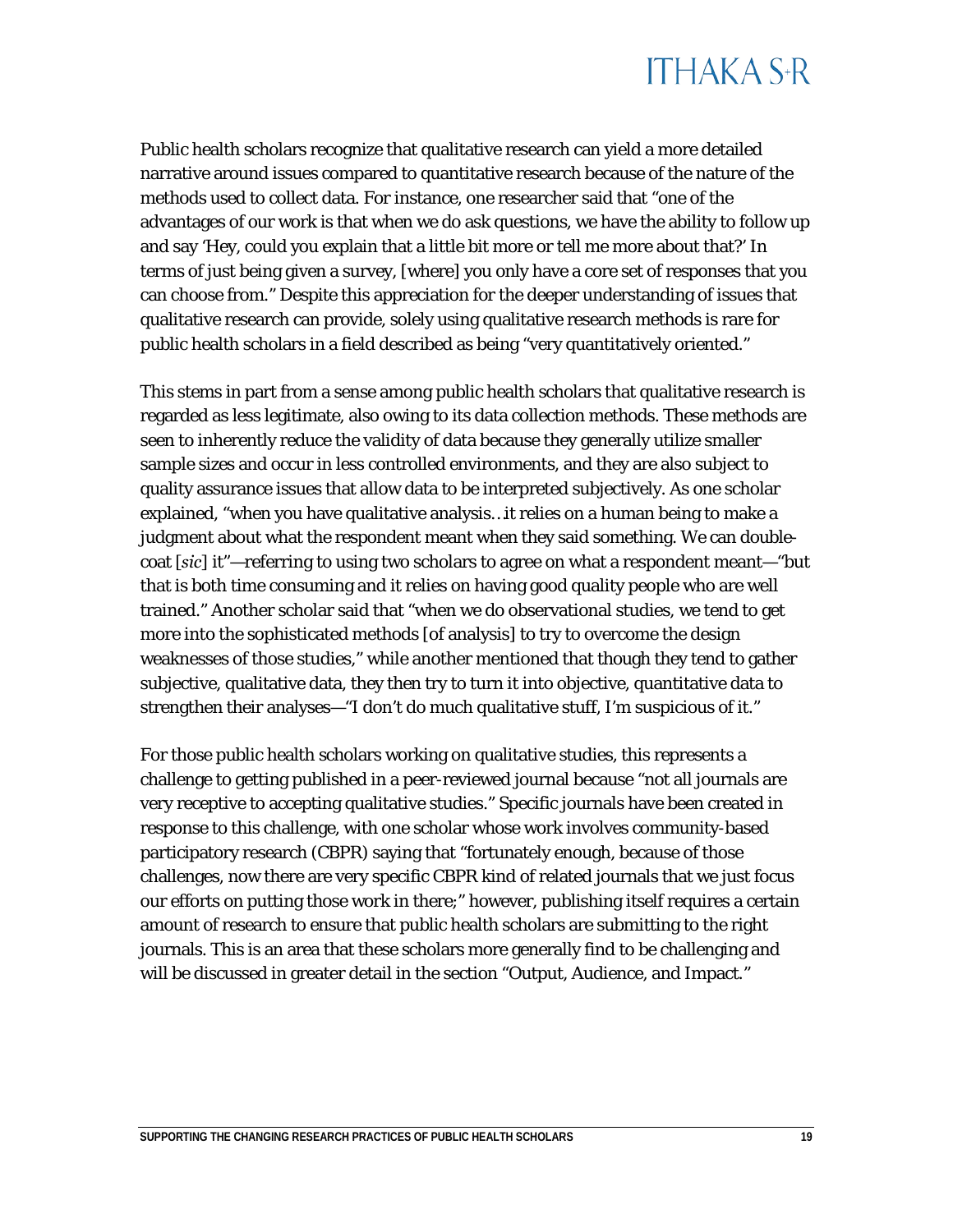#### **Quantitative Research and Analytical Methods**

While the majority of public health scholars employ both qualitative and quantitative research methods depending on the project, scholars whose main area of focus is in epidemiology, biostatistics, or environmental and occupational health tend to utilize quantitative data and analytical methods to a greater extent than other sub-disciplines. Quantitative data types, primary and secondary sources of data, and analytical methods include but are not limited to:

- Geographic data
- Hospital patient data
- Surveys and structured interviews
- Federal agencies (i.e. the EPA, HHS, the U.S. Census, etc.)
- Randomized controlled trials or experiments
- Modeling (i.e. regression, geospatial, structural, etc.)

Despite the ubiquity of quantitative research in the public health field, scholars often expressed discomfort toward conducting quantitative analyses. One scholar described how they take deliberate steps to keep their analyses as simple as possible, saying that "if I can't analyze lab data with a t-test or ANOVA, I've made a mistake in the design essentially." According to the same interviewee, however, this simplicity is "totally at odds with people in public health." Complexity appears to be the norm in quantitative analyses, and public health scholars without a strong grasp of quantitative analytical methods struggle to conduct analyses themselves. Additionally, these methods are continuously evolving as analytical tools become more advanced. "The stats methods keep changing," explained an occupational health scholar, "it's not intuitive enough that it's something I want to keep up with. I'd much rather read about theory or results than about statistical methods."

This statement exemplifies how this discomfort leads many scholars to rely heavily on collaborators or statistically-inclined colleagues to run their analyses for them, including paying others to perform this aspect of research. This emphasis on complex statistical methods and the resulting reliance on others for their analytical skill sets can impact scholars' ability to contribute meaningful research to their fields. For example, one scholar described the setbacks they experienced because they were unable to find someone with the necessary skills to analyze data, saying that students and staff, "they seem like they're gonna be able to pull it off and then they can't. And then you get the right person and suddenly everything comes together. That's the reality." Some scholars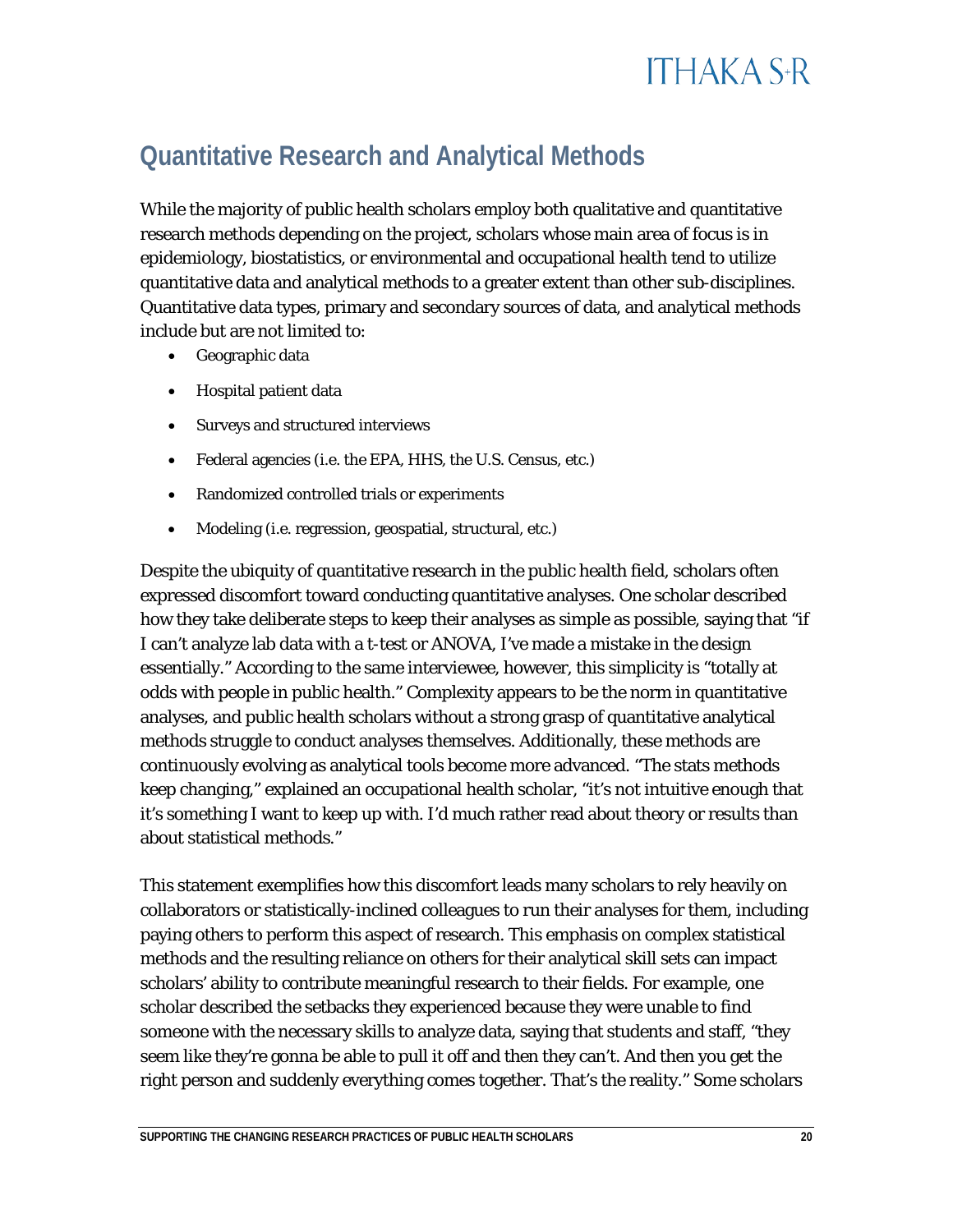

also find it challenging to interpret complex statistics for themselves and for their audience. "Sometimes, when you're working with statisticians, they're like, oh, let's do something new or create a new method, which is great. But then, how do I explain that to, you know, the random reader of the journal. If it's super complicated, I can't. I don't know if I can understand it myself!" At the same time, public health scholars believe that big data presents an opportunity to conduct more thorough analyses. Given the challenges they face in conducting their own quantitative analyses or finding individuals to conduct these analyses, however, they may be unable to fully take advantage of this data.

#### **Data Management and Storage**

When their departments have the infrastructure to support it, scholars will often rely on secure servers provided by their institutions to store data used for analyses, at least while a project is ongoing. As one scholar elaborated, echoing what several other scholars have expressed, "It has to be stored on secure servers. IRBs, of course, insist on it…especially with personally identifiable data." Scholars will also use tools like Dropbox or Box to store data and to facilitate sharing with colleagues and collaborators, even in lieu of institution-specific storage and management platforms. As one scholar said, "[Dropbox is] easier to use than [institution's storage]…so, even though we're told to use [institution's storage], I usually use Dropbox as much as possible."

However, they expressed uncertainty around whether Dropbox or Box would be appropriate to use without permission, and in fact, the use of these tools can be impeded by guidelines around personally identifiable information. For example, one scholar said that "we use Box.com because that's approved by the university for all the different HIPAA and other purposes…I don't keep any of our primary stuff in Dropbox because that doesn't meet our institutional requirements." The technology associated with these cloud-based storage platforms can also be daunting to some scholars, with one interviewee elaborating that while they have used Dropbox, "Not as many people seem to want to use it…sometimes when you engage other people if they haven't used it they're not interested in learning. Even something as simple as Google Docs, there are some people who will use it and some people who refuse."

Management of data and notes occurs more idiosyncratically and is often dependent on scholars' preferences or specific projects; however, a common theme is that public health scholars tend to gravitate toward familiar methods when in charge of their own data management or portions of it. For example, one scholar mentioned their continued use of paper to collect data from participants, before handing it off to a member of staff to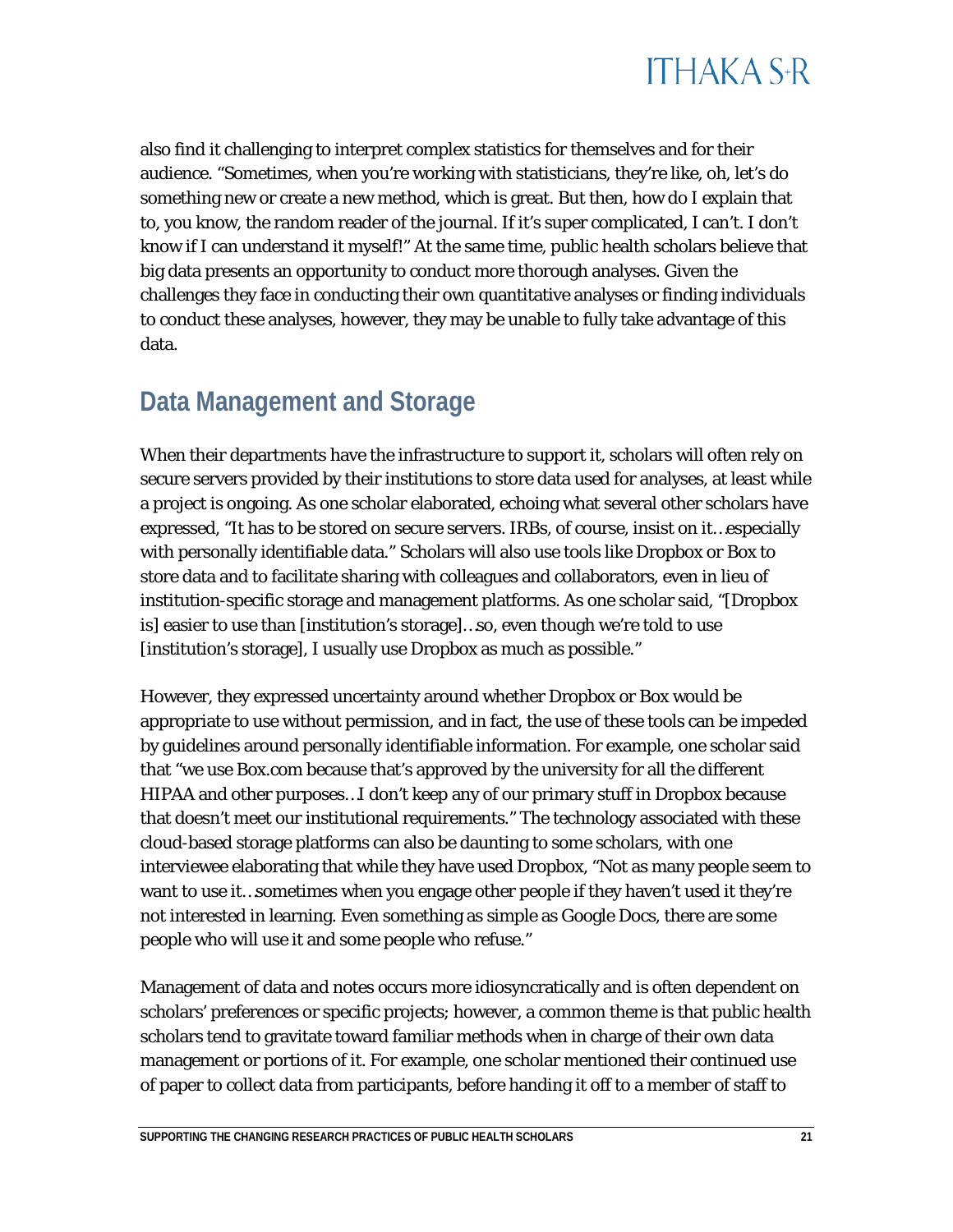

put into a database, while another maintains handwritten notes because of the "forensic integrity" that comes with not being able to accidentally delete paper copies as can happen on electronic devices. Many researchers will also compile their data or conduct analyses in Excel or other widely used tools. As one scholar described when trying to use a new analytical tool, "I wasn't pleased with it so now we are downloading in Excel and then creating new columns where we add our own codes…sometimes by hand, sometimes in Excel, sometimes in Atlas TI, whatever the research team has familiarity and knowledge with."

Scholars will also turn to data managers, sometimes written into grants or available through their host institutions, or leave these tasks up to collaborators. As one scholar said, "I am not a data manager…that takes a different skill." When data managers are not available, grad students are known to take on the task despite a common refrain from public health scholars that students are not adequately prepared to manage information. One scholar elaborated that students lack "a high level of sophistication with the technical side of data management," and while they are capable of learning, "it does take time to get them started." These comments, as well as public health scholars' use of tools they already know, indicate that scholars find it too difficult or time-consuming to learn new technologies on their own, especially when the methods they use are deemed adequate for their purposes, if not especially sophisticated or secure. While these challenges can be mitigated to an extent through the use of personnel with data management expertise, relying on students can pose a challenge when they themselves do not have the necessary technical skills.

Scholars also take a variety of attitudes toward backing up their data and storing data for long periods of time, but struggle with long-term preservation beyond funding mandates that data be deposited in repositories. Back up methods include saving data to a server required by many IRBs for security—on external hard drives, or in cloud-based storage platforms. While some scholars were not inclined to save their data beyond its use in a project, most expressed a desire to store their electronic data indefinitely because of its relative ease and inexpensiveness. As one scholar said, "The long-term storage costs these days is trivial," while another said, "Most of my data I would keep forever…if there's no controls on it, sure, why not have it around forever just in case." Hard copy data did not receive the same kind of consideration, generally viewed as taking up space or being shredded so that it wouldn't. For one scholar, "we stuffed [the data] in a filing cabinet, put it on a few tapes, and it's been moldering there ever since…we're about to do a purge of our files for lack of space, and I don't know what's going to happen." While this comment was expressed in relation to an outdated form of data storage, scholars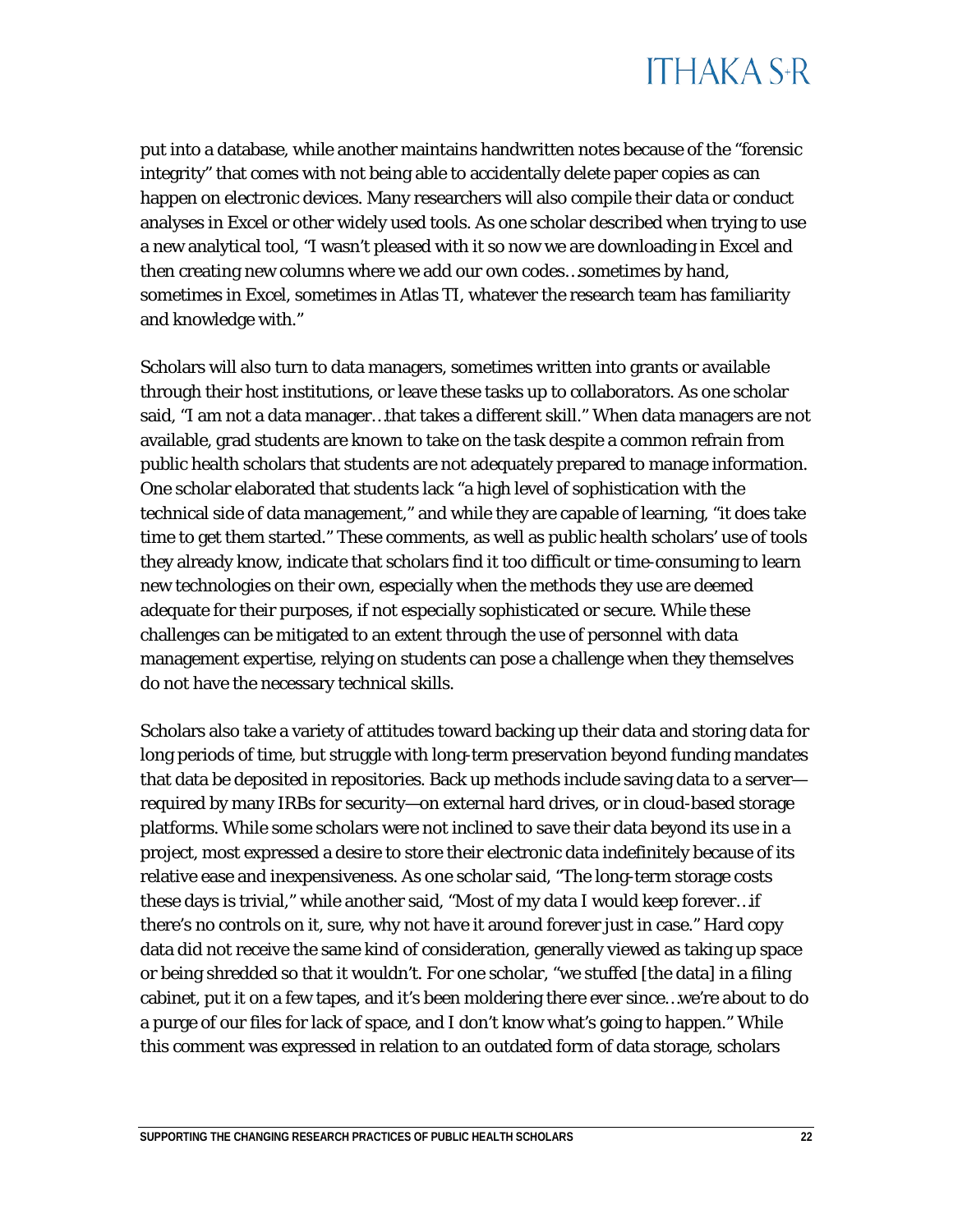

working with more current data similarly display little awareness that advances in technology may render their storage methods obsolete in the future.

#### **Sharing Data Responsibly**

Public health scholars overall take a varied approach to sharing their data, with some making their data available through websites to disseminate information back to the communities they studied and even to stave off requests for data. Many public health scholars also receive funding from federal agencies like the NIH or CDC, which require that they make their data publicly available upon the completion of a study. To that end, scholars will deposit their data in online repositories to the extent that it can be deidentified; however, they are generally cautious about sharing human subject data because of the management and manipulation involved in ensuring the privacy of participants in their studies. Where sharing is not required, several scholars said that they do not share their data at all because of its sensitive nature, with one scholar saying that "because we are intensively sampling from a small population, we cannot anonymize data. There's no way to redact it meaningfully," and another explaining that they are not permitted to deposit their data from studies conducted for the government "because the government wants us to destroy all the data once it is done."

Scholars also find it challenging to share their data responsibly because they do not want it to be misused by individuals or businesses that may manipulate results for their own political, scholarly, or financial gains, and consequently prefer to maintain some level of control over who has access to their data. For example, one scholar said that they were more inclined to share raw data with scholars who approached them directly rather than merely putting it online for anyone to access. There were especial concerns around making data obtained from vulnerable populations, notably indigenous communities, open access because "their data has been misused in even the recent past."

Scholars also described other reasons for not sharing data. One does not share their data because their data sets are so small as to not be of particular interest to anyone else, although they are not against putting their data online for long-term preservation. Yet another will make their de-identified data available online, but considers this a secondary consideration because it is not especially valuable to their academic career. In an environment where the more sensational the study the better, one scholar said that "if you create a data set, you might get a pat on the back, but data creation and sharing data is not an activity that's rewarded."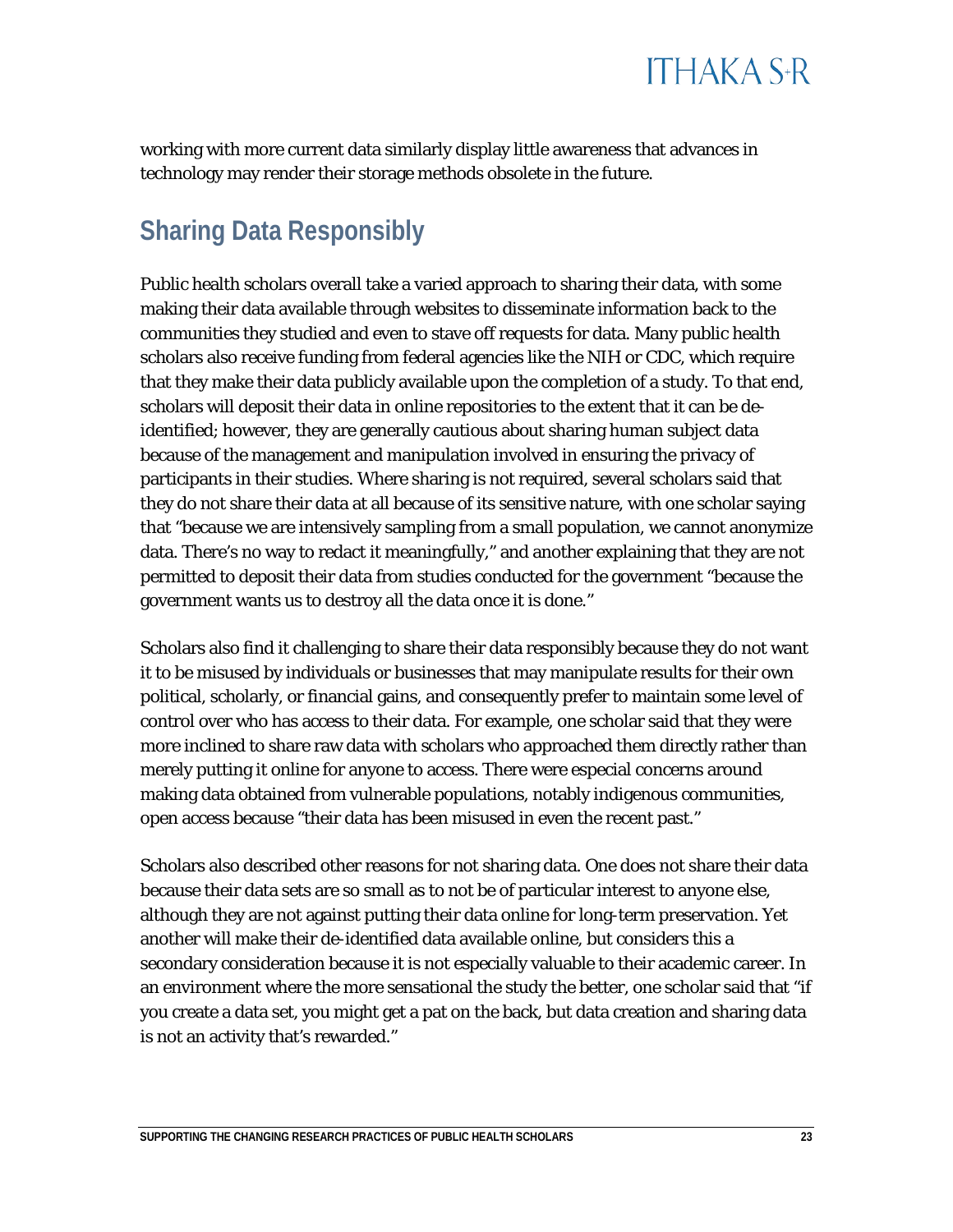

But with growing concerns around transparency, many scholars are encouraged to put their data into online repositories like ICPSR, or they are encouraged to turn their data over to their host institution to be made publicly available through their channels. While some scholars do regularly share their data with repositories outside of funding requirements, more often scholars' remarks ranged from "I need to do a better job at that," to "It doesn't occur to me that that's an option" and "I'm going to plead ignorance, as the excuse" to not using their institution's repository, to the commonly asked question, "What's a repository?" These comments demonstrate that, where funding requirements do not mandate data sharing and where sharing de-identified data is less of a concern, public health scholars are often simply unaware of the benefits of datasharing and their associated schemes implemented by their host institutions or of the broader push by some entities to make data more freely available through external platforms.

### <span id="page-24-0"></span>**Outputs, Audience, and Impact**

The type of output that public health scholars produce depends on what kind of impact they wish to achieve with their research, the audience they hope to target, and the terms of their grants. Because scholars operate within a culture of "publish or perish," their most common output is the peer-reviewed journal article with the aim of being published in the highest-ranking journal and publishing as often as possible. They will also publish in open access journals for their faster turnaround, as well as because federally-funded projects require they make their articles OA. However, they find it challenging to publish in OA journals because of their lower impact factors, high costs, and concerns that these journals are predatory (see "Making Peer-Reviewed Publications Open Access" below for a further description of these scholars' perceptions of open access journals). Other types of outputs include but are not limited to reports as required by funding agencies, data sets and analytical codes, conference proceedings and papers, policy briefs, fact sheets, and infographics. These outputs are often targeted to specific non-academic audiences; however, they are rarely given the same weight as journal publications and are therefore a challenge for junior scholars trying to establish their careers. The competitive nature of academia and evolving technology also has public health scholars considering how to market themselves more effectively, but they are reluctant to make use of newer internet tools and are uncertain about how to promote themselves appropriately.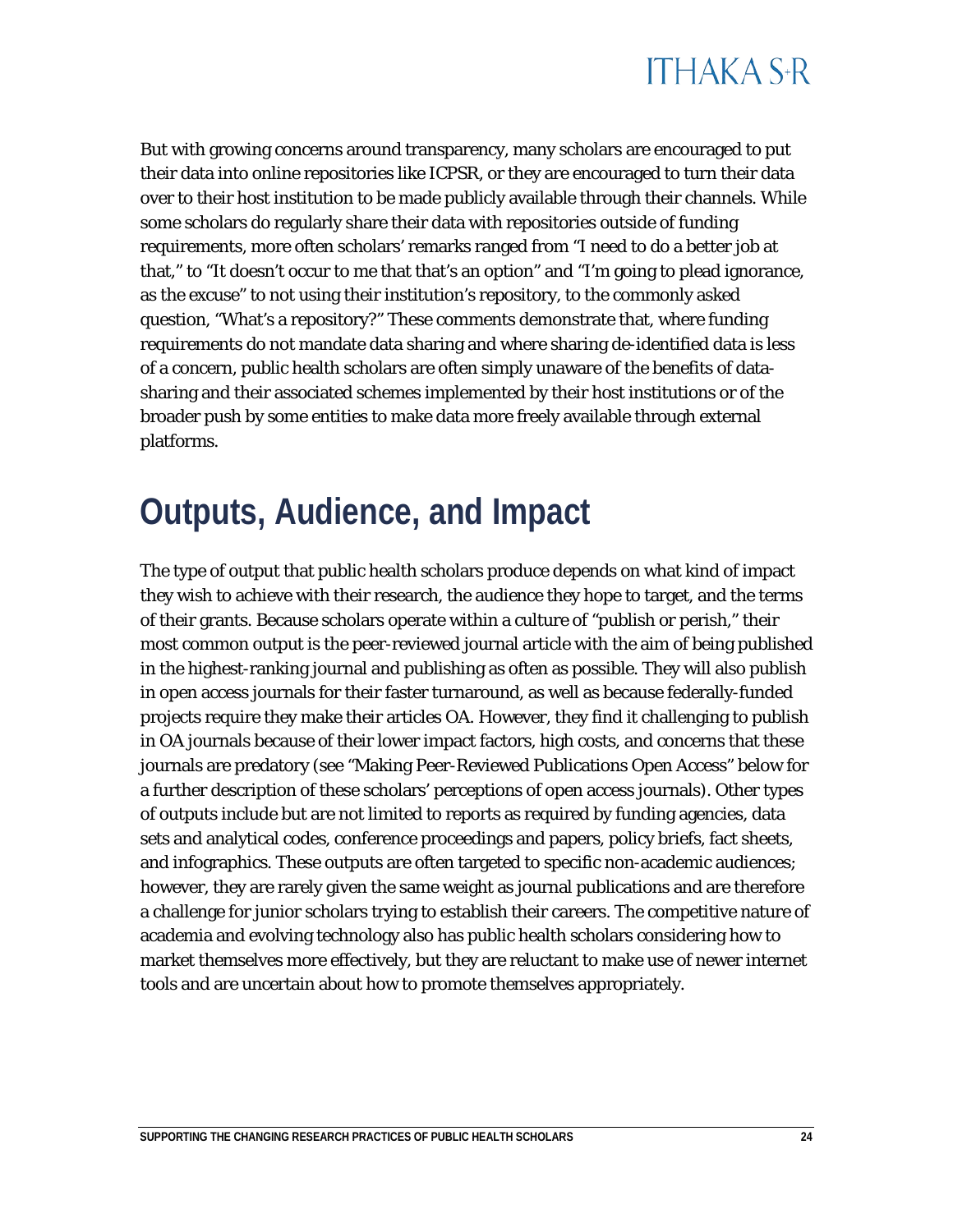### **Uncertainty over the "Right Journal"**

Journal articles are the main output for the majority of public health scholars, with publications in peer-reviewed journals described by one scholar as "the cheese at the end of the maze." Scholars will also publish codes from their analyses, sometimes in the appendices of their journal articles, but also in online forums where anyone can access them. Their perspectives on open access are further detailed in the following section.

Public health scholars publish in a range of journals, including high impact ones like *The Journal of the American Medical Association* and *The New England Journal of Medicine,* broad public health journals like *The American Journal of Public Health,* or journals that are specific to their sub-disciplines and specializations, such as *Health Services Research* or *Atmospheric Environment.* They will also publish in open access journals, to be discussed in greater detail in the next section, as well as leave the decision of where to publish up to collaborators when they are not the primary researcher. As one scholar said, "Publish anywhere as long as you get something that has certain impact factors. And obviously that gives you some liberty in terms of where you publish."

Despite the widespread practice of targeting audiences over impact, scholars concede that for more junior faculty, publishing in high impact journals is necessary for their careers.

Similar to scholars in other disciplines, public health scholars recognize that impact is a main consideration in where they choose to submit articles for publication. "It is relevant where you publish for our tenure packages," explained one scholar, "so there is some interest in thinking about publishing in the best possible journals." However, impact was not the only factor that scholars took into account, with many scholars prioritizing their audiences and viewing impact as an equal or secondary concern. In describing their process of compiling a list of potential journals to submit to, one scholar said, "You've got to send it somewhere that cares about it. And then once you've got multiple journals where it's appropriate to go, then you start high and go down." Another scholar explained in reference to a journal they like to publish in, "It's not that that's a great academic journal, but it reaches the right membership, which is an important group to reach with new information." Despite the widespread practice of targeting audiences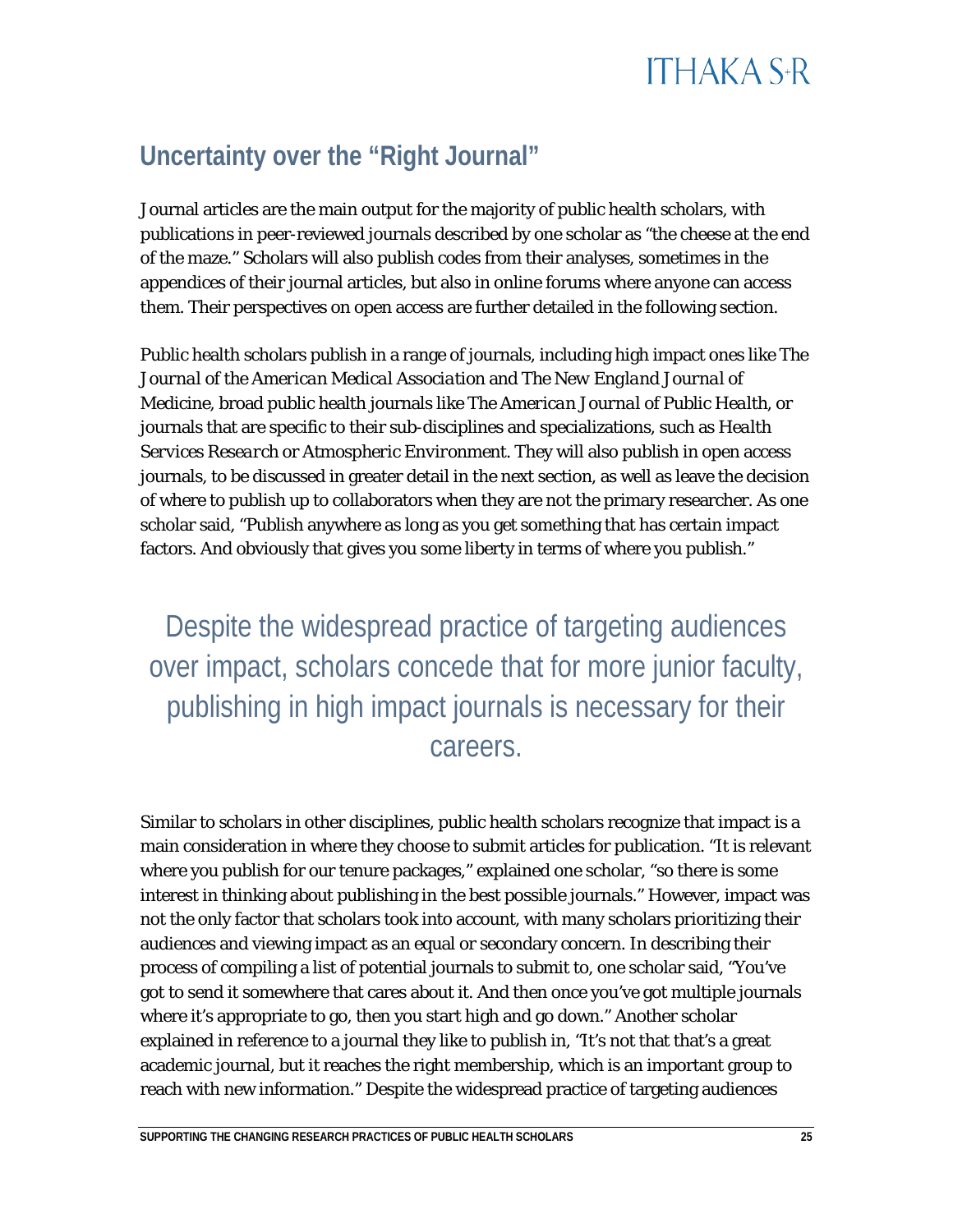over impact, scholars concede that for more junior faculty, publishing in high impact journals is necessary for their careers. "In terms of now that I'm trying to get tenure," explained one scholar, "maybe I should start trying to publish in fancier journals that none of my peers are going to read."

For some scholars, publishing in high impact journals presents a challenge because their research was not an appropriate fit for such journals, or because there were no high impact journals in more specialized fields. "If we think that we have an article that would appeal to *[JAMA]* or *The New England Journal of Medicine,* we would certainly go there because in both they're widely read by the policy audience and they are both high impact journals. [But] most of our work doesn't quite fit what they're looking for," said one scholar. Another scholar working in entomology said, "It's not that I'm not interested in [impact], but no entomology journals have a good impact factor." This barrier to publishing in high impact journals can be detrimental to scholars' careers in an environment that prizes impact over other factors; however, scholars also mentioned that in the absence of being able to receive a high impact score for their research, publishing more but in less renowned journals was a desirable alternative.

In order to publish more, speed was also a crucial consideration in where to publish. Scholars expressed frustration at the long amount of time that can elapse between submission and publication because "by the time something gets published, it can be old news already," and as mentioned in the sub-section "Keeping Up," this can affect scholars' ability to have a full grasp on the direction of research in their fields. It can also affect the credit they receive for their research in an environment that rewards being the first to publish on a topic. Consequently, scholars will publish in journals that they know have a relatively faster rate of turnaround—"A journal like *Health Affairs* that we know publishes quickly and has a tremendous policy audience is a primary target for us"—or submit to open access journals despite their lower impact factor and cost because "they are just places to publish with quick turnarounds." Although some scholars make their pre-published work available to the public through personal sites or platforms like ArXiv, they were generally skeptical of this method of disseminating their research more quickly. Scholars preferred to maintain some level of control over how widely their preprints could be shared and expressed uncertainty over whether they were permitted to post their work online while it was awaiting peer-review.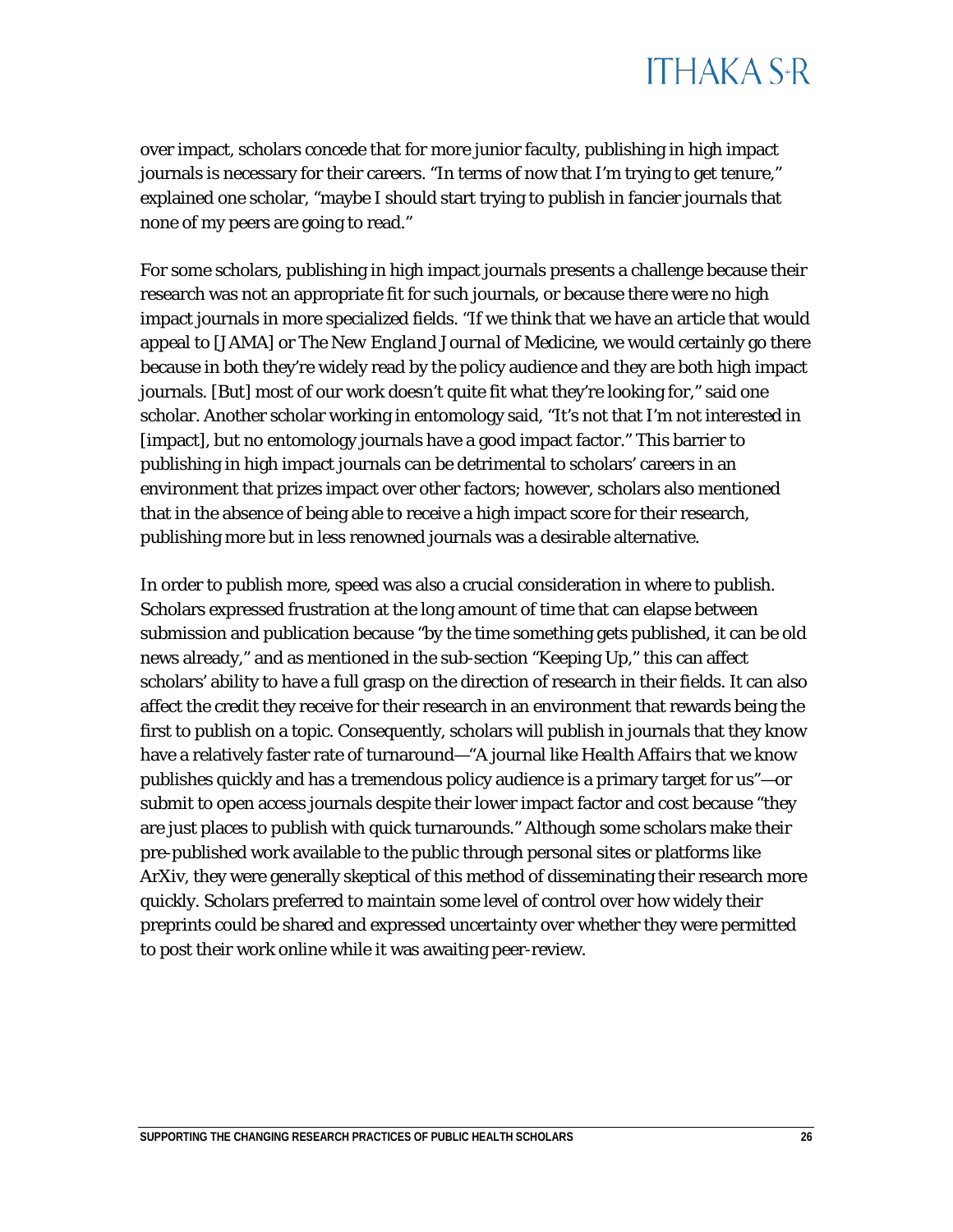### **Making Peer-Reviewed Publications Open Access**

Many public health scholars are required to make their publications open access due to funding mandates from organizations like the Gates Foundation or from federal agencies like the CDC or NIH. "One thing about open access that's beginning to occur…is some journal editors are agreeing to arrangements with federal funding agencies to have only a very limited time period in which the publication is only accessible to those who subscribe to the journal and then opening it up shortly after that," explained one scholar. As previously mentioned in the section "Information Discovery and Access," this arrangement facilitates information access for public health scholars because of the high number of studies that are funded by the government. Where these funding requirements are not present, however, scholars expressed tepid support for publishing in open access journals or making their peer-reviewed publications available to the public through other means.

This sentiment stems in part from the high costs associated with publishing in open access journals. Some scholars did express support for the concept of publishing open access, namely for the speed of publication as previously discussed, or for the ability to reach certain audiences—"if it's not on PubMed Central, the person I'm wanting to reach might not be able to see it"—but most find the cost prohibitive with a readership too low to justify the expense. As one scholar explained, "If a journal says hey, you can open access this for \$1000, nobody I know even reads that. It's like well, how can you even consider that?" To offset these costs, scholars will often use their own excess funds, or will use funds supplied by their institution's library to publish in open access journals, but on their own they find it too costly to publish open access. Scholars also find it difficult to discern real open access journals from fraudulent ones, with one scholar saying, "It's so challenging how many open access publications pop up on a daily basis and how many of them are not valid," and are generally warned away from publishing in open access journals because of their reputation for accepting literature traditional journals won't publish.

There are also the scholars who find it challenging to make their peer-reviewed publications more widely available because they have not done so before and are uncertain about how to do so now. As one scholar explained, "It's simply that I haven't taken the time to find out," while another said, "I'm trying to learn more about what open access is and which ones are okay and which ones aren't…That's another area I kind of need tutorials, I don't know so much about that." Open access journals are not the only means of more widely disseminating peer-reviewed publications, either. Platforms such as PubMed, LinkedIn, or ResearchGate act as venues where scholars can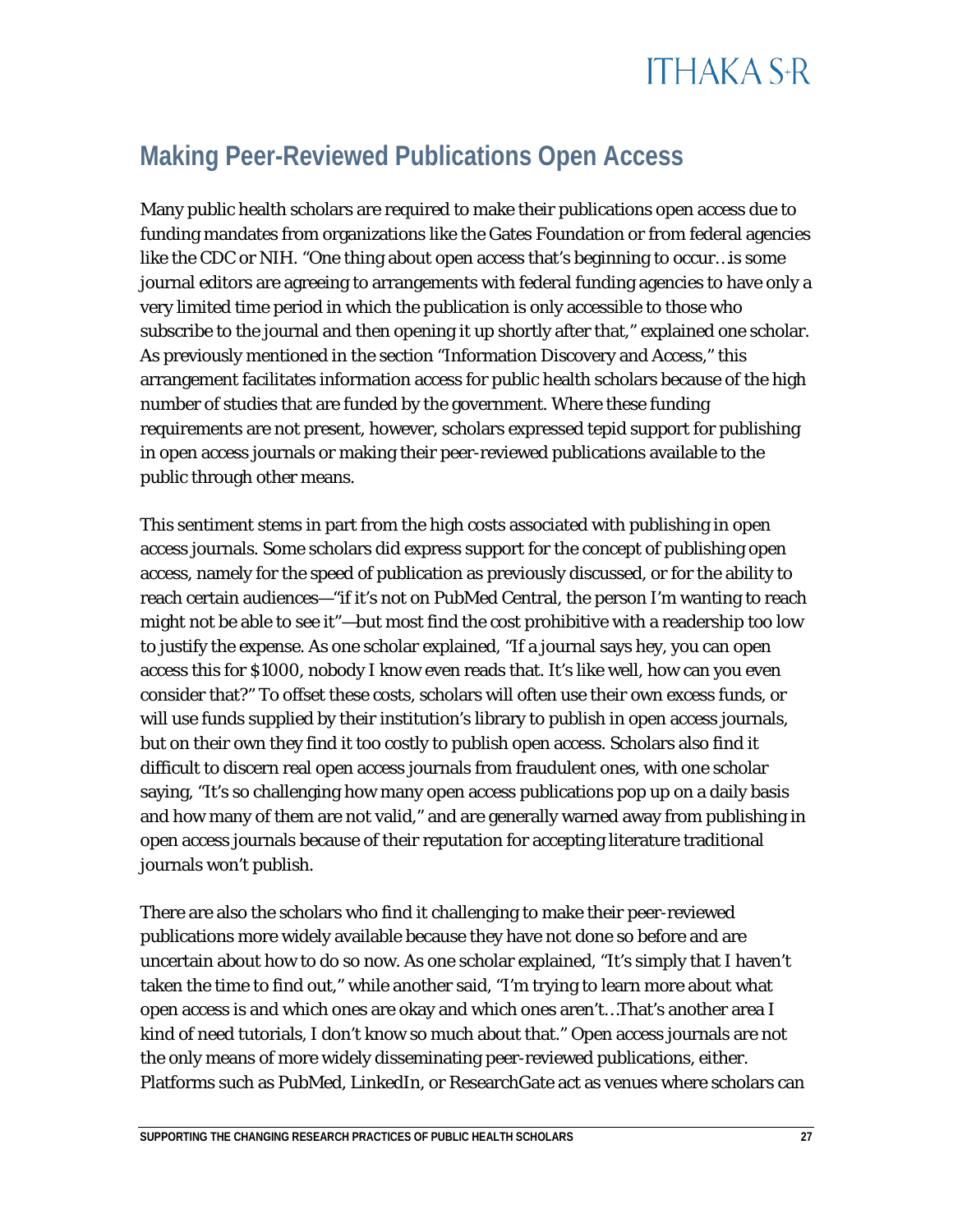

disseminate their peer-reviewed publications for public consumption, but some scholars were unsure about whether they could put their publications on these sites without violating journals' copyrights. These comments suggest that public health scholars need greater assistance in determining which open access journals are predatory or not, as well as greater awareness of which of these journals are relatively better ranked. Furthermore, they require clear guidelines around the proper use of professional networking sites for disseminating their scholarship more widely.

#### **Reaching Non-Academic Audiences**

Public health scholars frequently produce outputs for non-academic audiences, in addition to and sometimes in lieu of their peer-reviewed publications, because they recognize that individuals often do not benefit from information that is solely available in scholarly journals. As one scholar said, "I realize that this is almost career suicide, but rather than impact factor I'm more interested in whether it's publically available." Scholars deploy a variety of outputs with the hope that their work will reach those who need it the most, including through local newspapers, blogs, personal and departmental websites, or by targeting the communities where they did their research. "We did a whole feedback booklet for the community of what we found in the survey and used mostly just simple pie charts and bar graphs," explained one scholar, while another said that for some of their work, it "first appeared in blogs including data and data analysis," adding that "we're looking at that as a way of quickly disseminating to a broader audience."

For other scholars whose research focuses less on individuals and more on policies and structural issues, they will create outputs targeted toward decision-makers and disseminate their research accordingly. For example, one scholar said, "We monitor policy developments and if we see something being debated…and we know that we produced something a year and a half ago that's relevant to that debate, we'll disseminate that again." Others will adapt their outputs to be easily digestible to increase the likelihood that they are reviewed by individuals or groups with the capacity to affect change. "We're increasingly finding that all of our academic papers, it doesn't matter what we put out there," one scholar said in describing why they create non-academic outputs. "Unless we translate them into manageable products, like short briefs, fact sheets, whatever, they're not going to get used by decision makers." While these outputs are produced on a voluntary basis, scholars also face mandates to produce reports for their funding agencies, often in conjunction with making their data and the codes used to conduct their analyses available to other scholars or the public.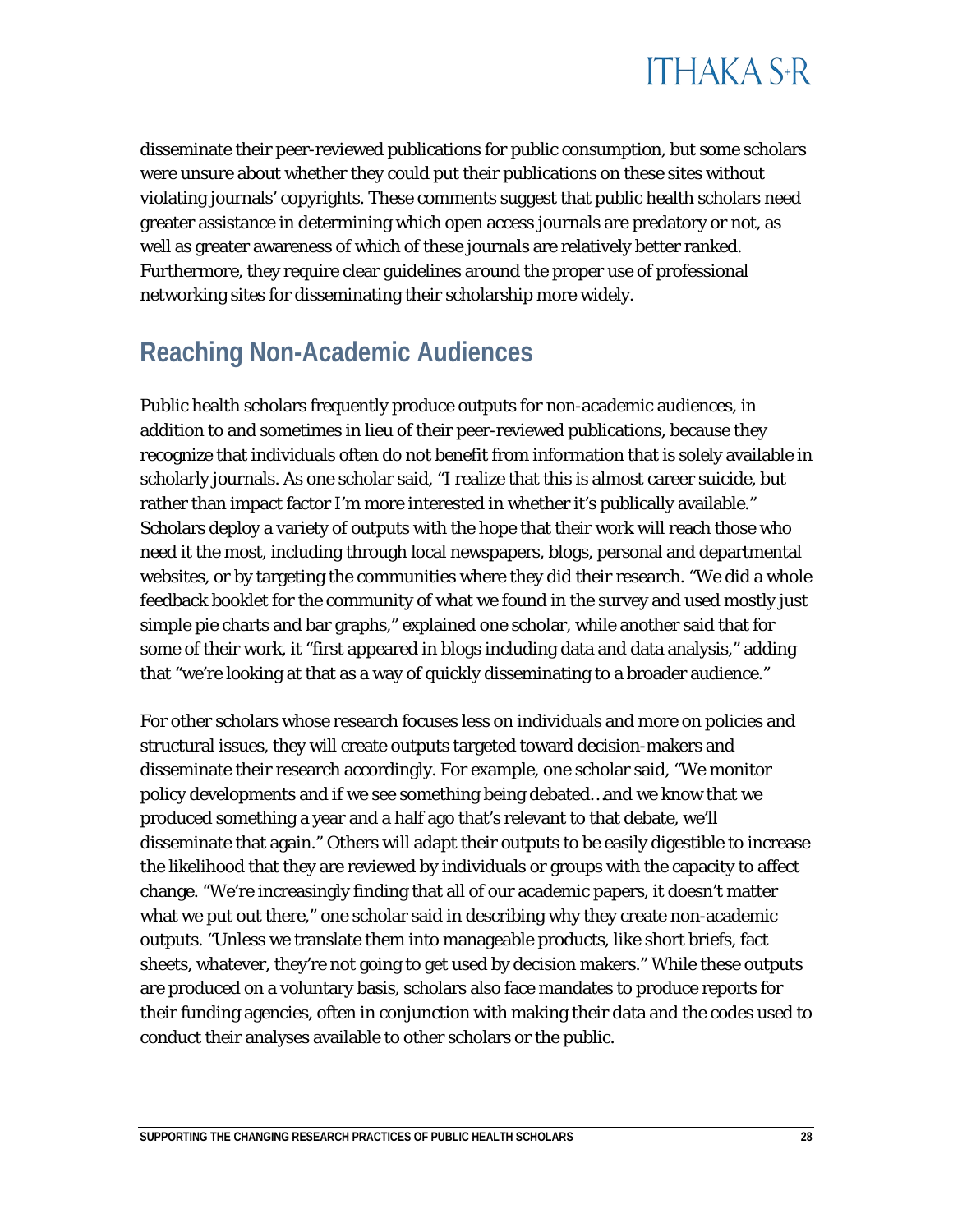## **ITHAKA S+R**

The choice and effort to disseminate these kinds of outputs is undertaken with the knowledge that they will have little impact on scholars' careers, which continue to be measured through traditional metrics derived from journals' impact factors and scholars' number of publications. Creating these outputs is therefore a challenge for more junior scholars, with one scholar acknowledging that they can focus more on reaching general audiences because "I already have my full tenure and I'm a full professor. I don't really need to worry about that publishing record." To be able to achieve both scholarly impact and impact with non-academic audiences, scholars will also trade off the kinds of outputs they produce, as evinced by one scholar saying, "If we think we've got a piece of work that we think could appeal to a journal like *Health Services Research*, we'll put it there because we've already got a policy brief on descriptive stuff that we know is getting to the general audience that we want to target."

These outputs could be classified as gray literature and are produced by enough scholars that they constitute a key source of information, as discussed in the earlier section "Information Discovery and Access." But despite the widespread use and output of gray literature, public health scholars not only have a difficult time systematically searching for these outputs, but consequently also receive little credit for them due to a lack of infrastructure to measure how widely they are utilized. Fortunately, some institutions are now beginning to recognize the impact of outputs other than peer-reviewed journal articles. As one scholar mentioned in regard to their institution, "The fact that they now recognize and try to have a depository where you can send products so that if you're coming up for tenure, non-traditional dissemination products can kind of give a stamp of approval." However, as these comments suggest, non-peer-reviewed outputs including gray literature, codes, and data still go largely unacknowledged as a real contribution to scholarship.

#### **Self-Promotion**

While many scholars disseminate their research with the hope that non-academic audiences will use it toward improving public health, they will also disseminate their research more widely to promote themselves. Scholars in this field describe publicizing their work by giving interviews that may be televised, broadcast over the radio, or written up in web-based newspapers; writing essays for trade journals; drafting press releases; or using social media (e.g. Facebook, Twitter), professional networking sites (e.g. LinkedIn, ResearchGate, etc.), and personal or departmental websites to advertise their research. However, while some scholars do proactively promote themselves, many conduct promotional tasks only when asked by others—"They ask us to do an interview and we will certainly do that. We occasionally get asked to write essays for trade journals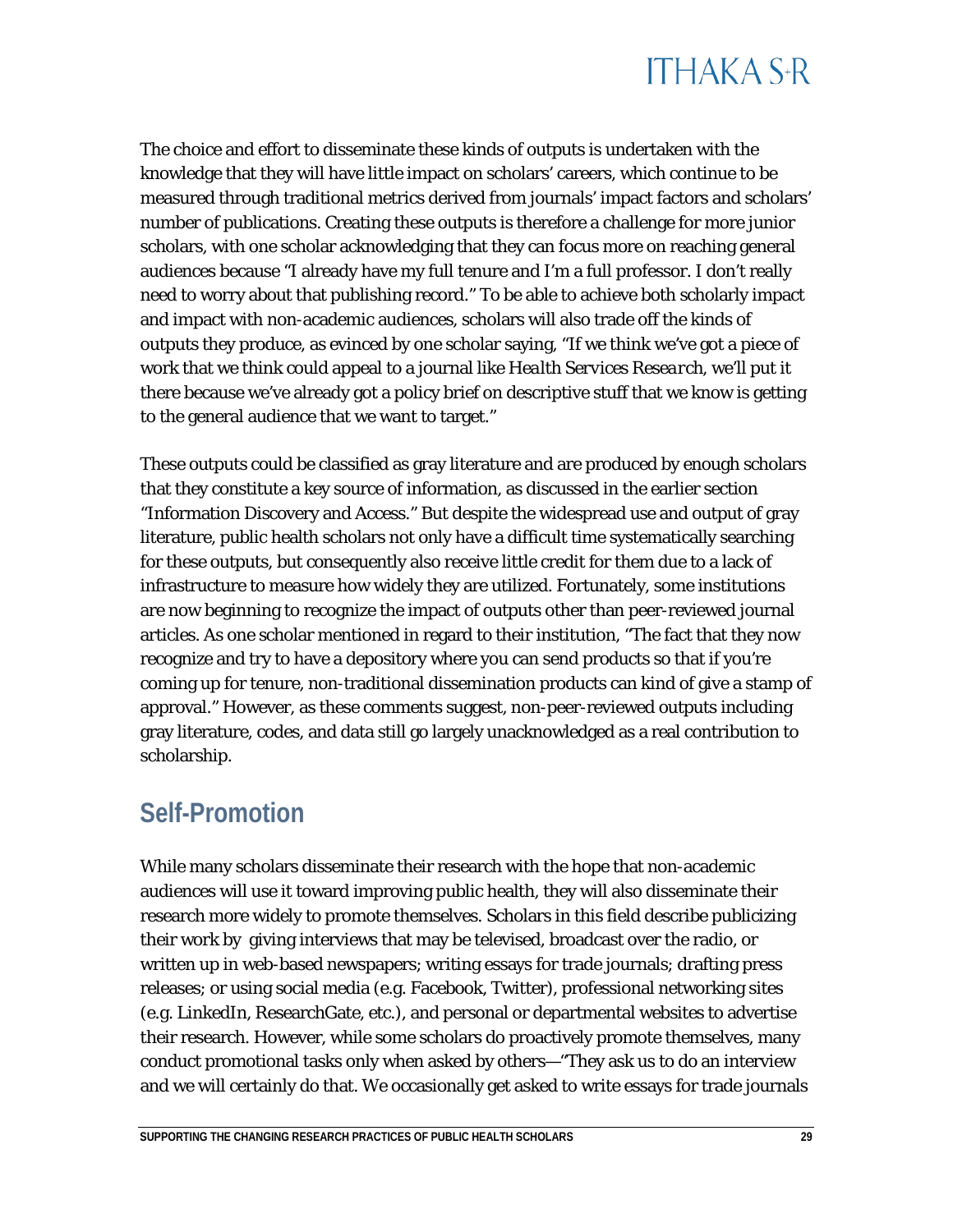and we'll do that. Anything that helps us"—or on an infrequent basis, as exemplified by one scholar's remark, "I don't make it a priority…probably should do more press releases than we do. And probably don't do as much advertising around our dissemination as we could."

Similarly with social media and professional networking sites, scholars often expressed that they should make use of these web-based platforms to market their research more broadly, but did not utilize them on a regular basis. "I think it's a fantastic idea to use LinkedIn or something like that. Well, I did set up a pretty modest site and I haven't updated it in like 18 months," said one scholar. Others stated, "I'm not a Facebook kind of guy. I do use ResearchGate and LinkedIn…slightly" and "Not so much social media. I would like to. I haven't as much." Part of the reason for this low level of usage is that scholars are reluctant to "brand" themselves and have trouble navigating through the rapid dissemination of information that occurs on these sites. As one scholar remarked, "If everybody is promoting themselves why should I believe what they're saying at some point? Because they're under pressure to exaggerate more and more." They are also uncertain about how best to present themselves to others, with one scholar asking, "Sometimes I don't think we're very good at marketing, like how do you market yourself in not an egotistical way?" These comments suggest that public health scholars are aware that there are benefits to promoting their research and, by proxy, themselves. Like scholars in other fields, however, they do so more because they feel pressured to in an increasingly competitive environment, but are ambivalent toward the use of newer tools that do not necessarily promote merit and which some scholars find difficult to effectively use to promote themselves.

## <span id="page-30-0"></span>**Conclusion**

The field of public health is complex in its interdisciplinary nature and far-reaching in its potential impact. Both of these aspects affect the ways that scholars working within this field discover and access information, conduct their analyses, and create outputs. Scholars in this field produce an abundance of open access literature through federal funding mandates, as well as gray literature for their funding agencies and in an effort to promote healthier lifestyles and policies. Because of this, they have a relatively easy time accessing both traditional and non-traditional forms of information, although access to gray literature is impeded by a lack of infrastructure to support systematic searches or preservation. Access is further aided by these scholars' host institutions, whose libraries' online systems facilitate access to peer-reviewed journal publications that are not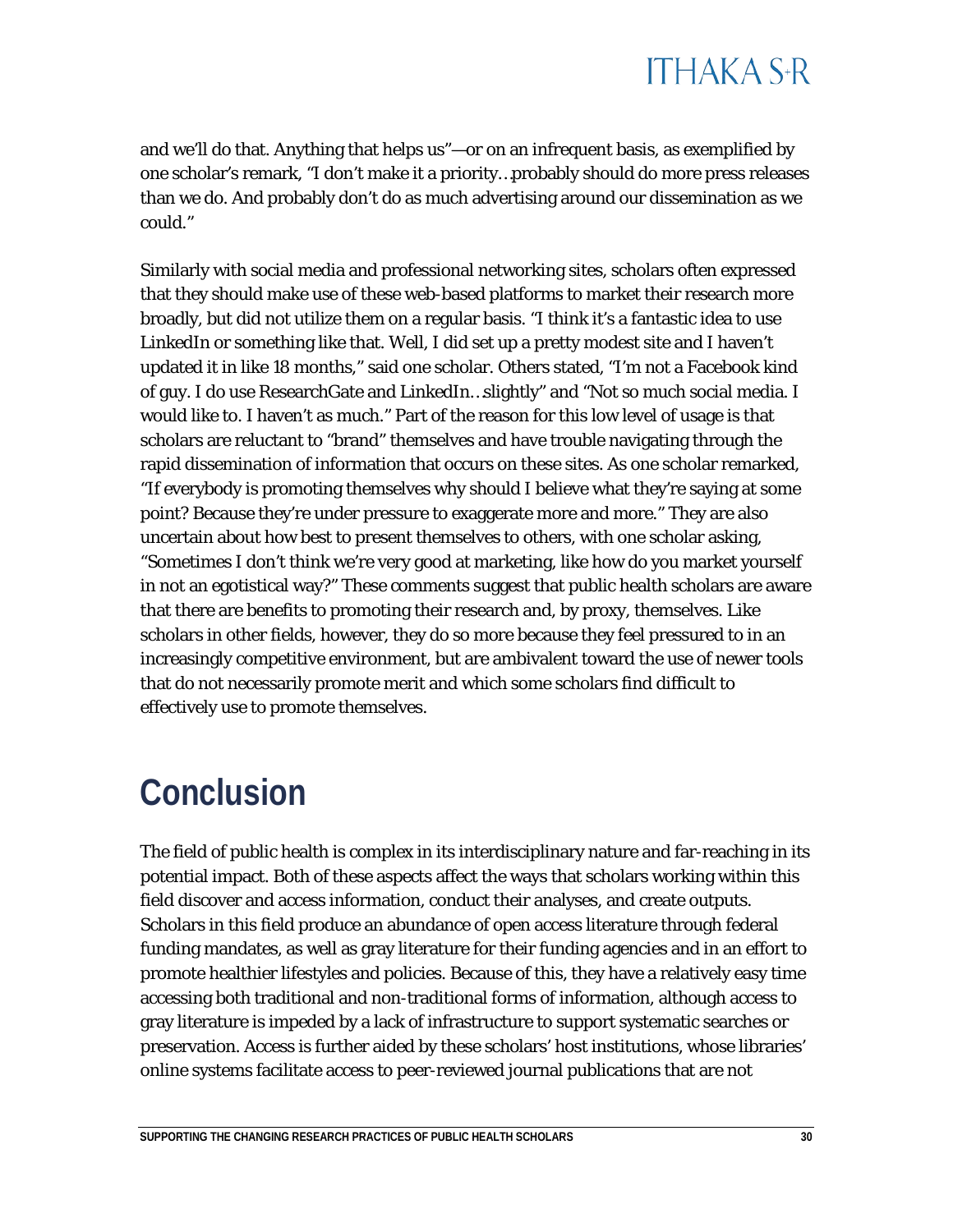accessible elsewhere. However, because of public health's interdisciplinary nature and its international components, some scholars do face challenges in their ability to access articles written by scholars outside of the U.S., and can have trouble accessing information in journals that their schools do not subscribe to. To mitigate this, scholars describe going through their professional networks to obtain information, a tactic that they also employ to discover and keep up with information in a fast paced and highly competitive environment. They will also search online platforms, but continue to struggle with conducting effective searches using platforms that are not tailored to their discipline.

Both primary and secondary data are employed by these scholars to conduct their analyses. Where scholars don't gather data themselves, they are often able to access them through their funding agencies and are frequently required to make their data publically available upon completion of a study. Despite an emphasis on quantitative research methods, however, public health scholars, with the exception of biostatisticians, found it challenging to keep up with this set of skills and had to rely on others to conduct complex statistical analyses. Conversely, scholars using mainly qualitative research faced biases against the validity of their research. While appreciation for qualitative research is increasing, these scholars would benefit from greater advocacy, and simultaneously believe that big data represents an opportunity for their research in the future but do not yet have the skills to take advantage of it.

Organizing this data was another challenge, with public health scholars resorting to familiar if unsophisticated methods and lacking consensus across institutions on the best platforms to use to manage and store data. The sensitive nature of their data imposed further restrictions on the platforms they could use, and reduced some scholars' willingness to relinquish their data to others despite funding mandates and encouragement from their institutions to preserve their data in institutional repositories. Other scholars were simply not aware of data-sharing schemes.

Like scholars in other disciplines, public health scholars are measured by the number and impact of their peer-reviewed publications; however, many scholars in this field consider their work to be pertinent to the public. They subsequently produce outputs meant to reach non-academic audiences despite little incentive from the academy to do so. They also continue to publish in peer-reviewed journals, but chafe at the traditional publishing culture and have devised strategies to ensure that they obtain high impact or a high number of publications while reaching their more specialized academic audiences or the general public. With the increasing competitiveness in this field, scholars also felt that they should market themselves and their research to a greater extent, but rarely took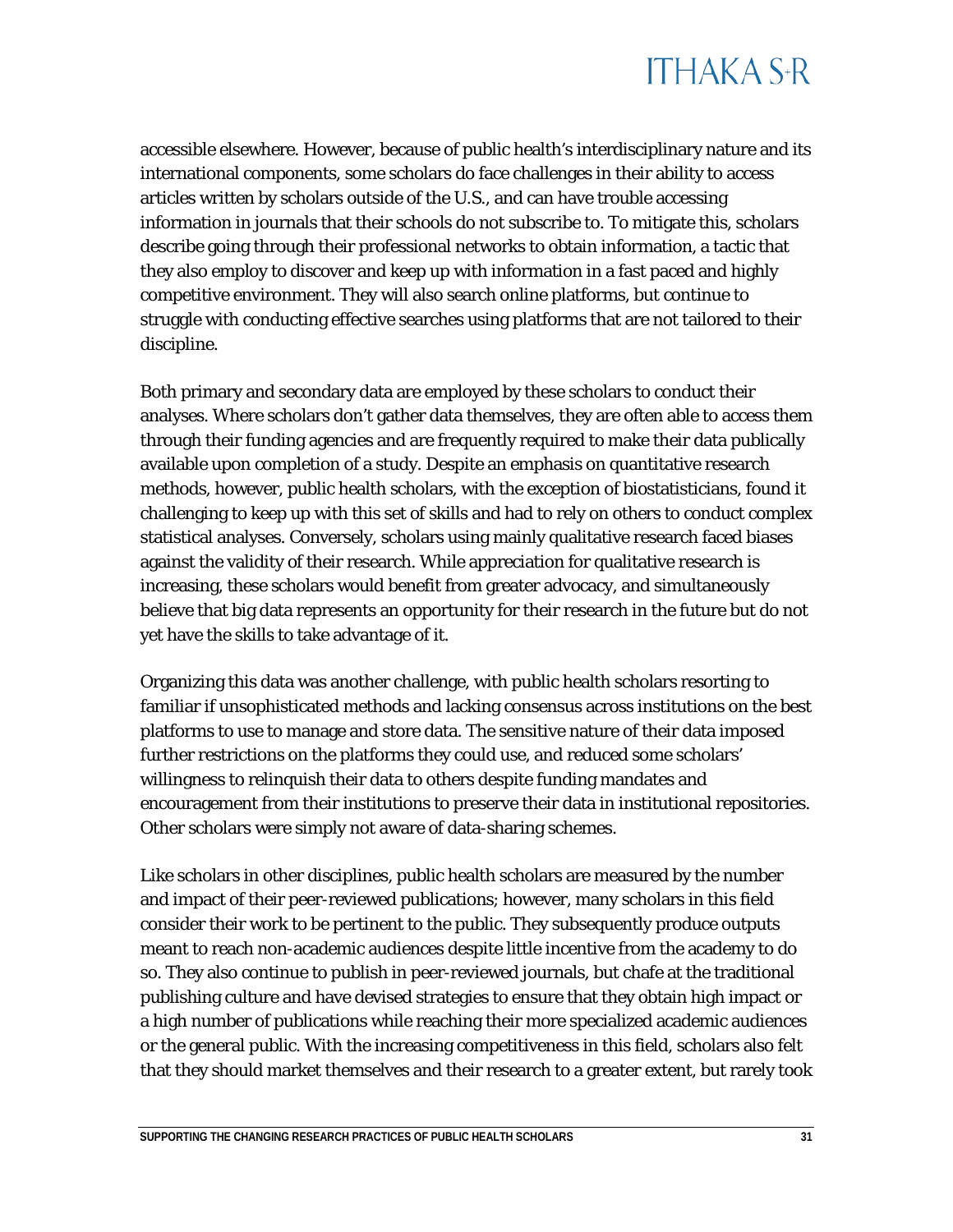

a proactive approach to self-promotion. While these concerns are not unique to this field, public health scholars disproportionately create and utilize gray literature to maximize the breadth of their research and the people they reach with it in a timely manner. These outputs are only now beginning to be recognized as legitimate scholarship, but infrastructure to support these non-traditional outputs has a long way to go.

### <span id="page-32-0"></span>**Recommendations**

#### *Workflows in Collaborative Settings*

- *Permit overseas collaborators full access to their colleague's library resources for the duration of a project, where infrastructure supports it.* Public health scholars conducting research with an international component report having to use workarounds to communicate with their collaborators in less-developed areas, as well as that they do not have access to the same information or resources.
- *Develop a standard set of research workflow tools and infrastructure that scholars collaborating across institutions can reference to share, manage, and store data while respecting IRB requirements.* Public health scholars often collect sensitive data and have varying requirements around how to organize it and who can access it, leading to confusion over the appropriate tools to use in collaborations.

#### *Information Discovery and Access*

- *Provide training around discovering information across a variety of platforms and optimizing word searches.* Public health scholars and their students do not have specific discovery platforms tailored directly to them because of the interdisciplinary nature of their research. They would benefit from a greater understanding of the platforms that are available to them and the functions that each one provides. They also require assistance to optimize their word searches.
- *Aggregate gray literature to facilitate the ease of its discovery and preservation.* Public health scholars utilize gray literature to a large extent, but there is no systematic way of searching for it, nor is it systematically preserved.
- *Increase access to publications by scholars outside the U.S. and to emerging journals.* Public health scholars have relatively few difficulties in accessing information because of open access mandates for federally-funded studies, but struggle to access articles written by scholars outside the U.S. who do not have these grant requirements. This challenge can be compounded when libraries do not subscribe to journals in highly specific fields or to emerging journals.
- *Continue preserving older peer-reviewed articles.* Public health scholars reported challenges in finding and accessing older articles despite their continued validity to research. Institutions are in the process of digitizing older journals and should continue to do so.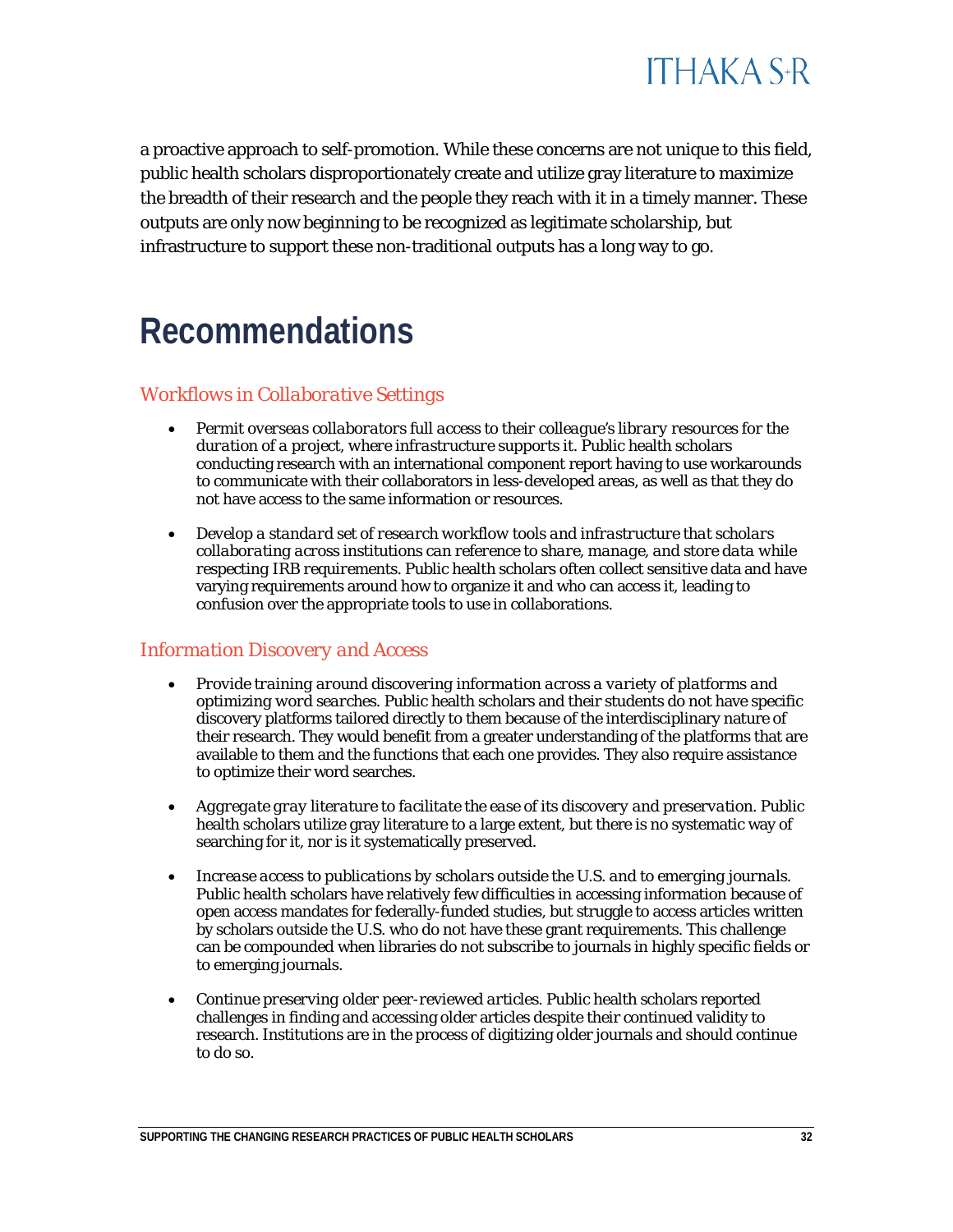#### *Working with Data*

- *Help public health scholars identify individuals with the skills to conduct quantitative analyses and strengthen their capacity to do this work themselves.* Public health scholars find it challenging to keep up with increasingly complex statistical methods and rely on others for their skills. This can affect the research they are able to produce if they are unable to find the right person to work with their data.
- *Assist scholars in interpreting quantitative results.* Scholars find it difficult to interpret translate results from complex statistical analyses to translate them to their audience when writing articles.
- *Expand the number of IRB-approved cloud-based data management and storage platforms.* Depending on the institution, scholars can be limited in the cloud-based platforms (e.g. Box, Dropbox, Google Drive) they are able to use in keeping with IRB requirements.
- *Provide training to scholars and students on tools for managing data.* Scholars tend to return to tools and methods that they are familiar with, even if there are more sophisticated options available, or will turn to others like data managers or students to manage their data for them; however, scholars often complained that students do not arrive to their programs with strong data management skills and require more training.
- *Develop an online platform or software to assist scholars in de-identifying data.* Public health scholars were reluctant to share their data because they struggle with the time and effort required to de-identify their human-subject data. Many are required to make their data available to the public to fulfill funding mandates, however, and would benefit from tools that facilitate this process.

#### *Outputs, Audience, and Impact*

- *Advocate for and create mechanisms for recognizing and rewarding non-peer-reviewed outputs.* Public health scholars produce a large number of outputs beyond peer-reviewed publications to fulfill the terms of their grants or to have an impact on public health outside of academia. Some websites or institution-specific systems have been established to reward scholars for these other outputs, but they are few and far between.
- *Encourage the sharing of preprints through platforms like ArXiv and provide guidance on what is permitted by journals.* Public health scholars often felt that they were not able to keep up with the direction of research in their fields because of slow turnaround in publishing, but were reluctant to engage in preprint culture to a greater extent because they were uncertain what journals would allow and wanted to limit how widely they could be shared.
- *Support scholars as they navigate through the open access publishing landscape and continue providing open access publishing funds.* Public health scholars were cautious of publishing in open access journals because they had trouble discerning among real open access journals and predatory sites. When they do publish in open access journals, several mentioned that they cover the costs using their institutional library's funds.
- *Develop services and training to help scholars promote their work more widely.* Public health scholars felt pressured to market themselves to a greater extent, especially with the advent of social media and professional networking sites, but were not especially proactive about doing so and struggled with how to present themselves.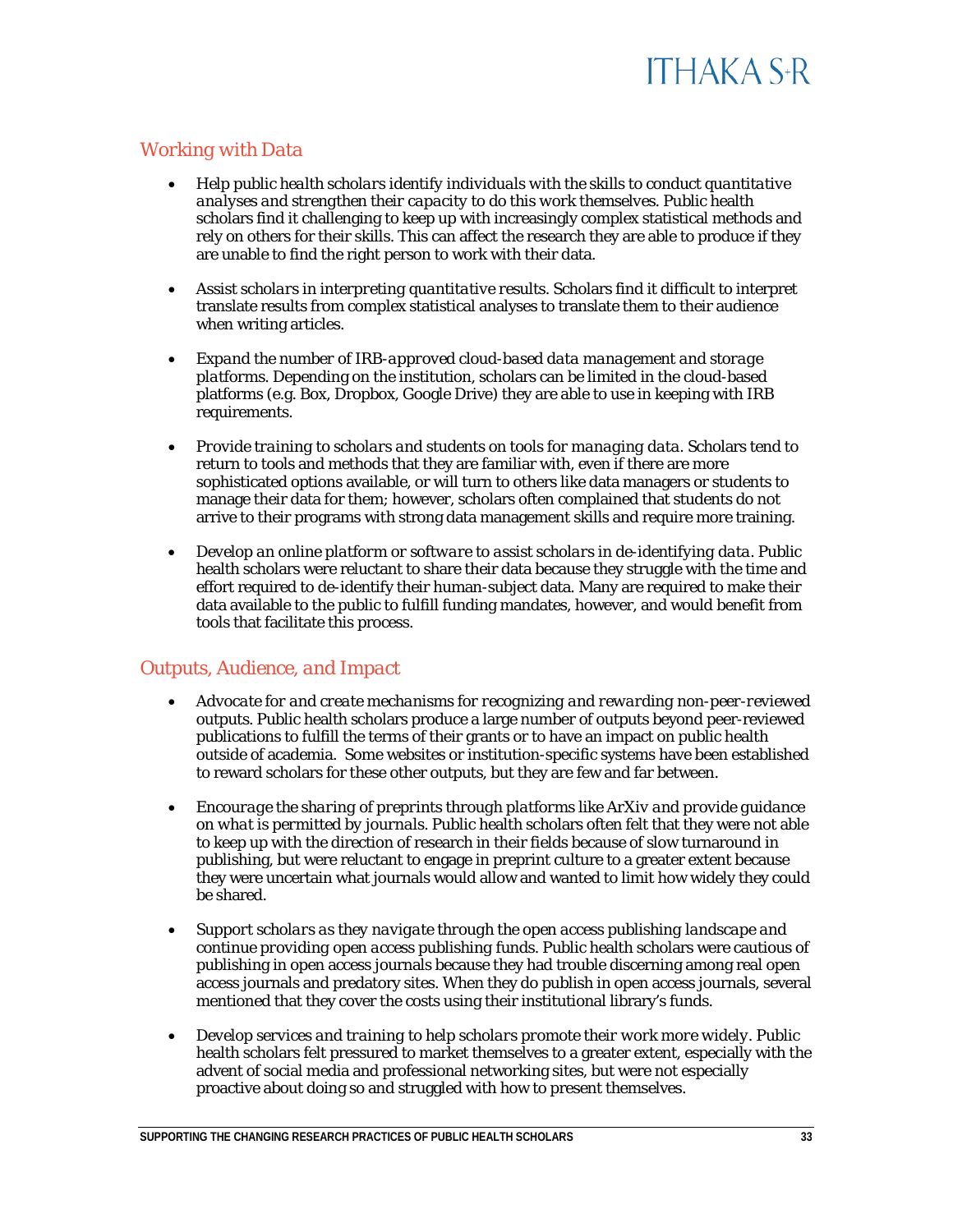## <span id="page-34-0"></span>**Appendices**

### **Appendix 1: Research Teams & Local Reports**

#### *Johns Hopkins University*

- Team members: Sue Woodson, Claire Twose, Jaime Blanck
- Report URL: <http://jhir.library.jhu.edu/handle/1774.2/44566>

#### *University of Alabama –Birmingham*

- Team members: Kay Hogan Smith
- Report URL: <http://guides.library.uab.edu/c.php?g=63707&p=409083>

#### *University of Arizona*

• Team members: Annabelle Nuñez

#### *University of Illinois – Chicago*

- Team members: Rosie Hanneke, Jeanne Link
- Report URL: <https://uofi.box.com/s/4lbw7stshdr1nsvaoznox1u54fw5n60v>

#### *University of Iowa*

- Team members: Janna Lawrence, Chris Childs
- Report URL: [http://ir.uiowa.edu/lib\\_pubs/211/](http://ir.uiowa.edu/lib_pubs/211/)

#### *University of Minnesota - Twin Cities:*

- Team members: Shanda Hunt, Caitlin Bakker
- Report URL:<https://conservancy.umn.edu/handle/11299/189193>

#### *University of Washington*

- Team members: Ann Gleason, Sarah Safranek
- Report URL: <http://hdl.handle.net/1773/40387>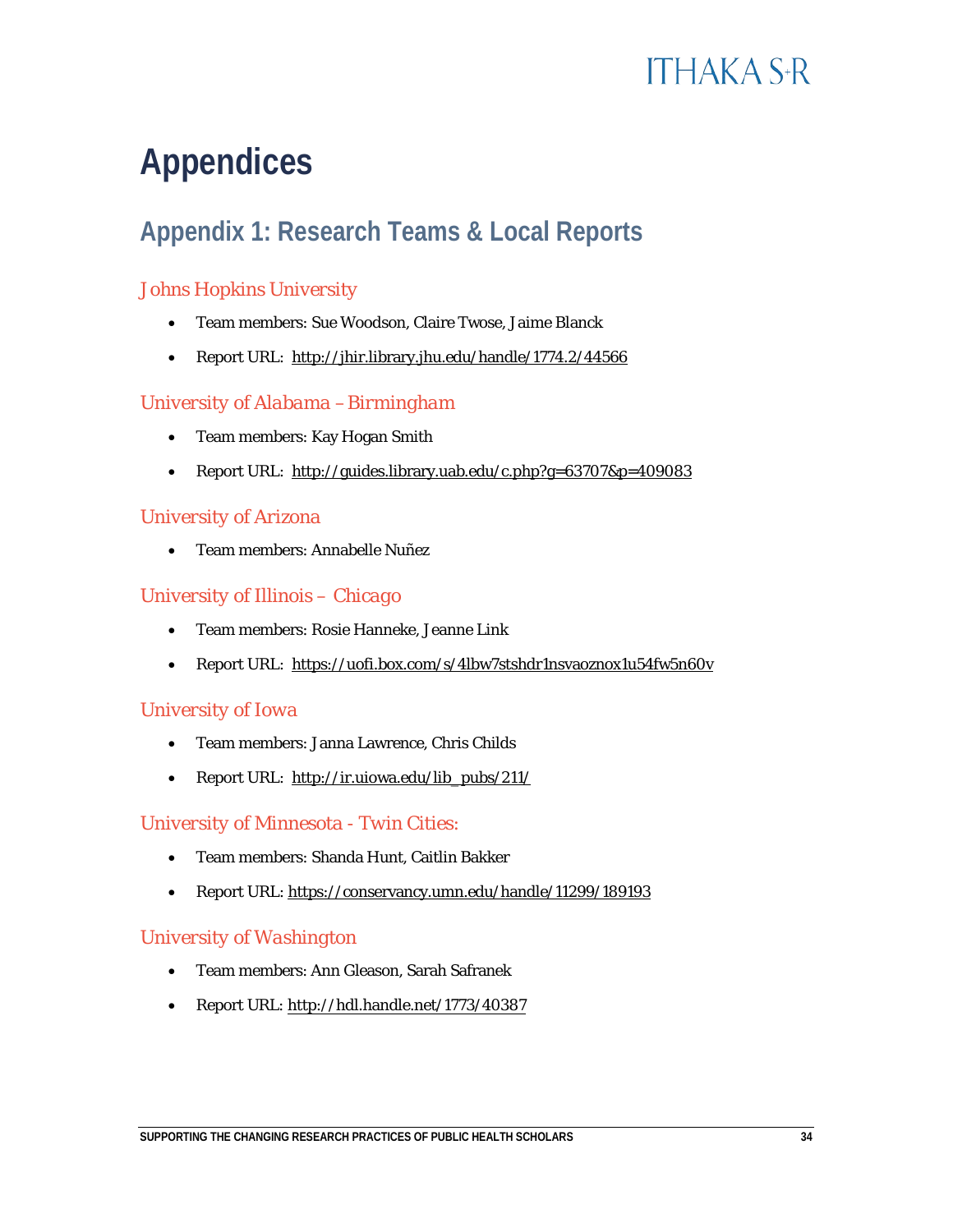#### **Appendix 2: Semi-Structured Interview Guide**

#### *Research focus*

Describe your current research focus/projects

How is your research situated within the field of Public Health? [Probe for which subdiscipline(s) their work aligns with and whether they engage in inter-disciplinary work within Public Health and/or with other fields]

#### *Research methods*

- What research methods do you currently use to conduct your research? [Probe for whether these methods are typical for Public Health scholars)
- Do you collaborate with others as part of your research? [If yes, probe for what these collaborations entail, who typically works on them, what the division of work is and how information pertaining to the project's research is created and stored]

Does your research elicit data? If so:

What kinds of data does your research typically elicit?

How do you incorporate this data in your final research outputs? [Prompt for whether they use data visualization tools]

How do you manage and store this data for your ongoing use?

- Beyond the data your research produces, what kinds of information do you rely on to do your research? [Probe for secondary data, primary and secondary sources]
- How do you locate this information? [If not explicitly stated, probe for where they locate the information]
- How do you manage and store this information for your ongoing use?
- Do you experience any challenges working with this kind of information?
- Think back to a past or ongoing research project where you faced challenges in the process of conducting the research.
- Describe those challenges.

What could have been done to mitigate these challenges?

Are there any other challenges you regularly experience when conducting your research?

How do you keep up with trends in your field more broadly?